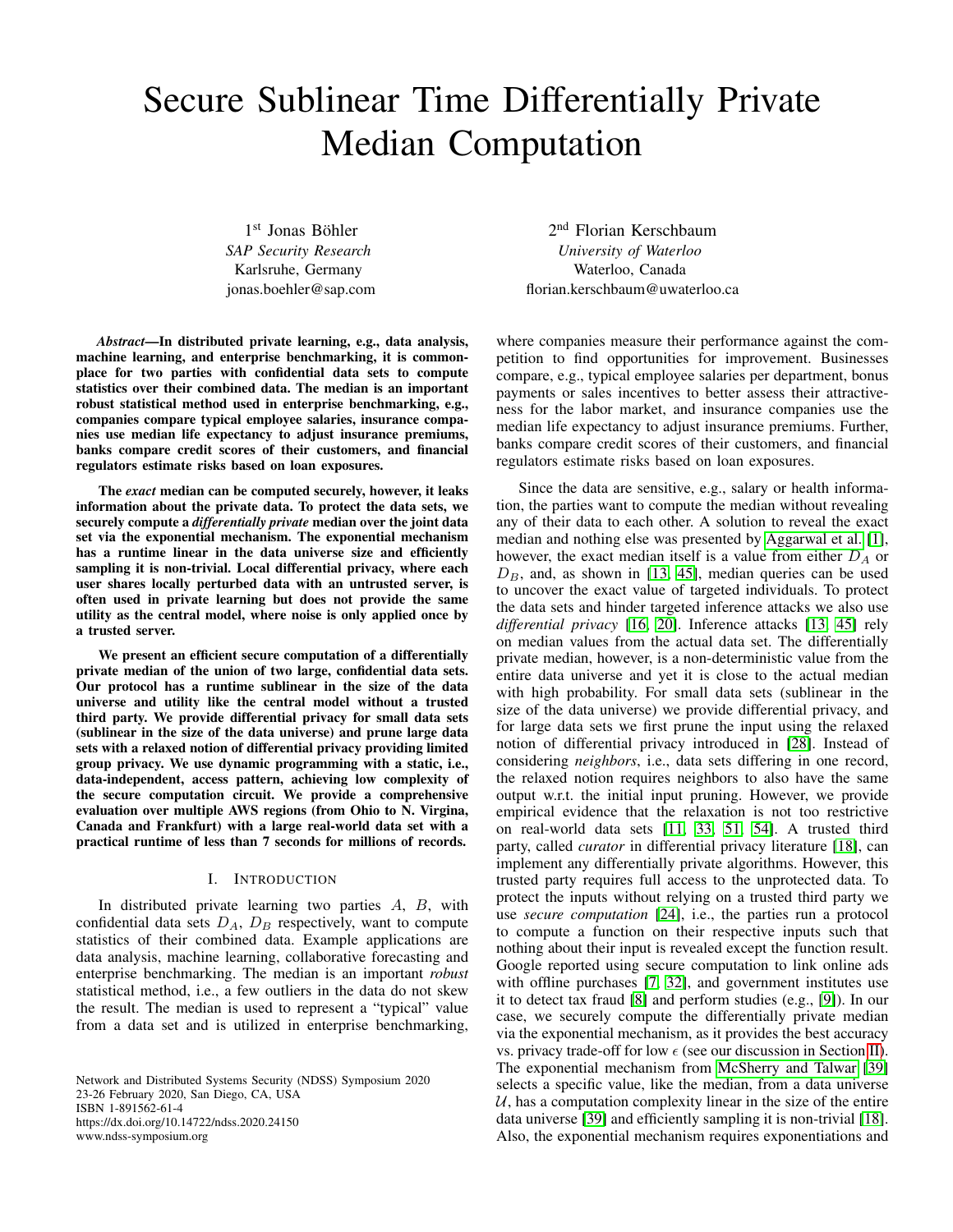divisions, increasing the secure computation complexity. [Pettai](#page-14-4) [and Laud](#page-14-4) [\[44\]](#page-14-4) securely compute the differentially private median using the framework by [Nissim et al.](#page-14-5) [\[43\]](#page-14-5). Unlike their work we also considered network delay and used modest hardware<sup>[1](#page-1-1)</sup> and our protocol is still 13 times faster for millions of records with a latency of 25 ms.

We present an efficient protocol to securely compute the differentially private median of the union of two large, confidential data sets with computation complexity sublinear in the size of the data universe. First, the parties prune their own data in a way that maintains their median. Then, they sort and merge the pruned data. The sorted data is used to compute selection probabilities for the entire data universe. Finally, the probabilities are used to select the differentially private median. To optimize the runtime of our protocol we use dynamic programming for the probability computation with a static, i.e., data-independent, access pattern, achieving low complexity of the secure computation circuit. We utilize different cryptographic techniques, garbled circuits as well as secret sharing, to combine their respective advantages, namely, comparisons and arithmetic computations. We simplify the probability and sampling computations to minimize direct access to the data, which reduces secure computation overhead. Furthermore, we compute the required exponentiations for the exponential mechanism without any secure computation.

In summary, the contributions of our protocol combining secure computation and differential privacy are

- selection of the differentially private median of the union of two distributed data sets without revealing anything else about the data,
- an improved runtime complexity sublinear in the size of the data universe achieved by data-independent dynamic programming and input pruning for large data sets,
- a comprehensive evaluation with a large real-world data set with a practical runtime of less than 7 seconds for millions of records even with 100 ms network delay and 100 MBits/s bandwidth.

We note that our protocol can be easily adapted to securely compute the differentially private  $p<sup>th</sup>$ -percentile, i.e., the value larger than  $p\%$  of the data. The remainder of this paper is organized as follows: In Section [II](#page-1-0) we detail the problem description. In Section [III](#page-2-0) we describe preliminaries for our dynamic programming protocol. In Section [IV](#page-4-0) we explain our approach and introduce definitions. Then, we present our protocol and implementation details for the secure computation of the differentially private median in Section [V.](#page-7-0) We provide a detailed performance evaluation in Section [VI.](#page-9-0) We describe related work in Section [VII](#page-11-0) and conclude in Section [VIII.](#page-12-0)

# II. PROBLEM DESCRIPTION

<span id="page-1-0"></span>We consider the problem of two parties computing the differentially private median over their combined data sets. Next, we describe implementation models and basic techniques for differentially private algorithms.

<span id="page-1-4"></span><span id="page-1-3"></span>

<span id="page-1-5"></span><span id="page-1-2"></span>Fig. 1. Models for differentially private algorithms  $M$ . Client  $C_i$  sends a message – raw value  $v_i$  or randomized  $r_i$  – to a server. The server computes some function  $f$  over the messages, and releases the differentially private result.

# *A. Models for Differentially Private Algorithms*

Differentially private algorithms  $M$  can be implemented in different models which are visualized in Figure [1.](#page-1-2) In the *central model* (Figure [1a\)](#page-1-3) every client sends their unprotected data to a trusted, central server which runs  $M$  on the clear data. The central model provides the highest accuracy as the randomization inherent to differentially private algorithms, is only applied once. In the *local model* (Figure [1b\)](#page-1-4), introduced by [\[34\]](#page-14-6), clients apply  $M$  locally and send anonymized values to an untrusted server for aggregation. The accuracy is limited as multiple randomizations occur. It requires enormous amounts of data, compared to the central model, to achieve acceptable accuracy bounds [\[5,](#page-13-13) [12,](#page-13-14) [30,](#page-13-15) [38\]](#page-14-7). Specifically, an exponential separation between local and central model for accuracy and sample complexity was shown by [\[34\]](#page-14-6). Recently, an intermediate *shuffle model* (Figure [1c\)](#page-1-5) was introduced [\[5,](#page-13-13) [12\]](#page-13-14): An additional party is added between clients and server in the local model, the shuffler, who does not collude with anyone. The shuffler permutes and forwards the randomized client values. The permutation breaks the mapping between the client and her value, which reduces randomization requirements. The accuracy of the shuffle model lies between the local and central model, however, in general it is strictly weaker than the central model [\[12\]](#page-13-14). As our goal is high accuracy without additional parties, this work dismisses the shuffle model.

To combine the benefits of the local and central model, namely, high accuracy and strong privacy, *secure computation* [\[24\]](#page-13-8) is used in related work [\[19,](#page-13-16) [25,](#page-13-17) [48,](#page-14-8) [52\]](#page-14-9). Secure computation allows to simulate central model algorithms in the local model. Secure computation is a cryptographic protocol run between the clients which only reveals the computation's output and nothing more about their sensitive data. Hence, secure computation of the median is superior to distributed computation methods that reveal additional statistics (e.g., histograms or prefix query results) from which to compute a (noisy) median. As [Smith et al.](#page-14-10) [\[50\]](#page-14-10) note, general techniques that combine secure computation and differential privacy suffer

<span id="page-1-1"></span><sup>1</sup>Our evaluation is performed with AWS t2.medium instances (4 vCPUs, 2GB RAM) compared to the 12-core 3GHZ CPU, 48GB RAM setup of [\[44\]](#page-14-4).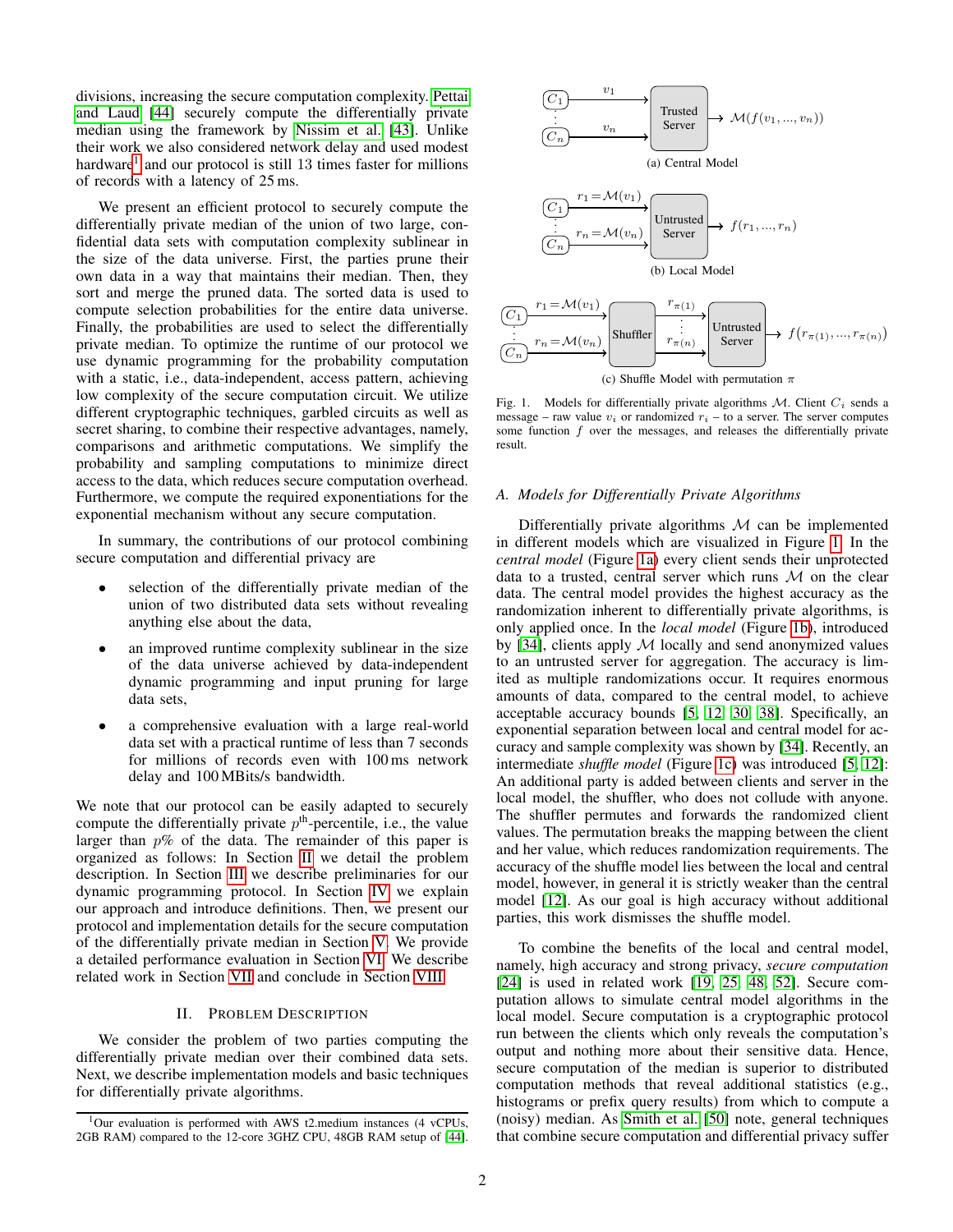



Fig. 2. Absolute errors, averaged for 100 differentially private median computations via exponential mechanism and Laplace mechanism with smooth sensitivity for  $\epsilon \in \{0.1, 0.25, 0.5\}.$ 

from bandwidth and liveness constraints which render them impractical for large data sets. Our contribution is an optimized secure protocol for the differentially private median that runs in seconds on million of records in real-world networks.

#### *B. Differential Privacy Techniques*

Informally, the main techniques to provide differential privacy are *additive noise*, e.g., the Laplace mechanism [\[18\]](#page-13-7), and *probabilistic selection*, namely, the exponential mechanism [\[39\]](#page-14-3). To compute the differentially private median we use the exponential mechanism [\[39\]](#page-14-3), which provides selection probabilities for possible median values. A simpler, but less accurate, alternative is the *Laplace mechanism* [\[18\]](#page-13-7), which adds noise, sampled from the Laplace distribution, to a function result, i.e.,  $f(D)$  + Laplace ( $\Delta f/\epsilon$ ). The noise depends on  $\Delta f$ , the *sensitivity* of the function, and a privacy parameter  $\epsilon$  formalized later. The sensitivity is the largest difference a single change in *any possible database* can have on the function result. *Smooth sensitivity*, developed by [Nissim et al.](#page-14-5) [\[43\]](#page-14-5), additionally analyzes the data to provide instance-specific additive noise which is often much smaller. [Li et al.](#page-14-11) [\[35\]](#page-14-11) note that the Laplace mechanism is ineffective for the median as the sensitivity, and thus noise, can be high. As mentioned before, the accuracy in the local model is limited [\[5,](#page-13-13) [30,](#page-13-15) [38\]](#page-14-7). However, even in the central model with smooth sensitivity the exponential mechanism is usually more accurate. To demonstrate this we evaluated the absolute error of the Laplace mechanism with smooth sensitivity and the exponential mechanism for realworld data sets [\[33,](#page-13-6) [54\]](#page-14-2) in Fig. [2.](#page-2-1) In general, large differences between elements close to the median or small  $\epsilon$ , which corresponds to strong privacy guarantees, increase noise magnitudes and thus errors even with smooth sensitivity. Furthermore, secure computation of smooth sensitivity requires access to the entire dataset or the error further increases<sup>[2](#page-2-2)</sup>, which prohibits sublinear secure computation with high accuracy. Thus, our reason for using the exponential mechanism to compute the median is two-fold: It provides the best (known) accuracy for small  $\epsilon$ , and, as we will show, it can be implemented as sublinear-time secure computation.

#### III. PRELIMINARIES

<span id="page-2-0"></span>Next we introduce preliminaries for differential privacy and secure computation, and some notation.

#### *A. Notation*

<span id="page-2-1"></span>We model a database as  $D = \{d_0, d_1, \ldots, d_{n-1}\} \in \mathcal{U}^n$ . We call *U data universe* and assume it to be an integer range, i.e.,  $\mathcal{U} = \{x \in \mathbb{Z} \mid a \leq x \leq b\}$  with  $a, b \in \mathbb{Z}$ . We note that rational numbers can be expressed as integers via *fixedpoint number representation*. [3](#page-2-3) To simplify the description we assume the size  $n$  of  $D$  to be even which can be ensured by padding. Then, the median is the value  $d_{n/2-1}$  in sorted D. We denote with  $I_D = \{0, \ldots, n-1\}$  the set of indices for D and refer to non-distinct data elements as *duplicates*, i.e.,  $d_i = d_j$ with  $i \neq j$   $(i, j \in I_D)$ . We apply union under bag semantics, i.e.,  $D_A \cup D_B$  is a *bag* containing elements from U as often as they appear in data sets  $D_A$  and  $D_B$  combined<sup>[4](#page-2-4)</sup>. We treat the difference of two bags,  $D_A \backslash D_B$ , as a *set* containing only elements from  $D_A$  that are not also in  $D_B$ .

#### *B. Differential Privacy*

Differential privacy introduced by [Dwork, McSherry, Nis](#page-13-3)[sim, and Smith](#page-13-3) [\[16,](#page-13-2) [20\]](#page-13-3) is a privacy notion, adopted by major technology companies [\[15,](#page-13-18) [22,](#page-13-19) [53,](#page-14-12) [55\]](#page-14-13). Differential privacy enables one to learn statistical properties of a data set while protecting the privacy of any individual contained in it. Data sets  $D, D'$  are called *neighbors* or *neighboring*, denoted with  $D \simeq D'$ , when data sets D can be obtained from D' by adding or removing one element, i.e.,  $D = D' \cup \{x\}$  with  $x \in \mathcal{U}$  or  $D = D' \setminus \{y\}$  with  $y \in D'$ .

Informally, a differentially private algorithm limits the impact that the presence or absence of any individual's data in the input database can have on the *distribution* of outputs. The formal definition is as follows:

<span id="page-2-5"></span>Definition 1 (Differential Privacy). *A mechanism* M *satisfies*  $\epsilon$ -differential privacy, where  $\epsilon \geq 0$ , if for all neighboring data *sets*  $D$  *and*  $D'$ *, and all sets*  $S \subseteq Range(M)$ 

$$
Pr[\mathcal{M}(D) \in S] \le \exp(\epsilon) \cdot Pr[\mathcal{M}(D') \in S],
$$

*where Range*(M) *denotes the set of all possible outputs of mechanism* M*.*

The above definition holds against an unbounded adversary, however, due to our use of cryptography we assume a polynomial-time bounded adversary. [Mironov et al.](#page-14-14) [\[41\]](#page-14-14) define indistinguishable computationally differential privacy (IND-CDP) for two-party computation (2PC) with computationally bounded parties. The presented definition is according to [\[28\]](#page-13-4) for parties  $A, B$  with data sets  $D_A, D_B$ , privacy parameters  $\epsilon_A, \epsilon_B$  and security parameter  $\lambda$ . Furthermore,  $\vee$ IEW<sub>A</sub> denotes the view of  $A$  during the execution of protocol Π.

Definition 2 (IND-CDP-2PC). *A two-party protocol*  $\Pi$  *for computing function f satisfies*  $(ε<sub>A</sub>(λ), ε<sub>B</sub>(λ))$ *indistinguishable computationally differential privacy (IND-CDP-2PC)* if  $VIEW_A^{\Pi}(D_A, \cdot)$  *satisfies*  $\epsilon_B(\lambda)$ -*IND-CPA, i.e.,* 

<span id="page-2-2"></span><sup>2</sup>Smooth sensitivity approximations exist that provide a factor of 2 approximation in linear-time, or an additive error of  $\max(\mathcal{U})/poly(n)$  in sublinear-time [\[43,](#page-14-5) Section 3.1.1]. Note that this error  $e$  is w.r.t. smooth sensitivity  $s$ and the additive noise is even larger with Laplace  $((s + e)/\epsilon)$ .

<span id="page-2-3"></span><sup>&</sup>lt;sup>3</sup>A binary number of bit-length b can represent  $d \in \mathbb{Q}$  as  $d' \in \mathbb{Z}$  if  $d =$ 

<span id="page-2-4"></span> $d' \cdot 2^{-f}$  with  $-2^{b-1} + 1 \le d' \le 2^{b-1} - 1$  and scaling factor  $2^{-f}$ ,  $f \in \mathbb{N}$ . <sup>4</sup>This interpretation of union is equivalent to the *sum* function for bags.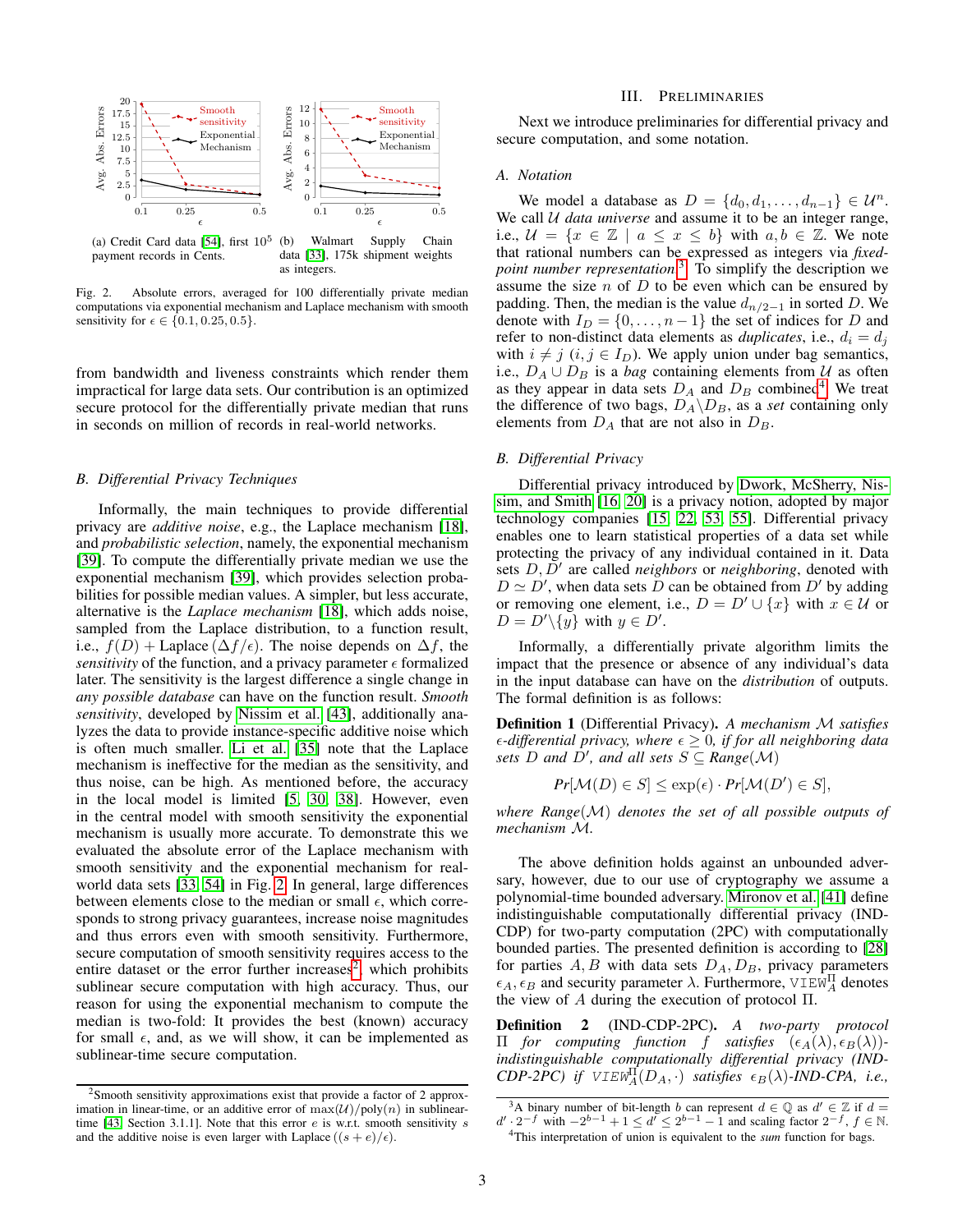*for any probabilistic polynomial-time (in* λ*) adversary* A*, for any neighboring data sets*  $(D_B, D'_B)$ 

$$
Pr[\mathcal{A}(VIEW_A^{\Pi}(D_A, D_B)) = 1]
$$
  

$$
\leq \exp(\epsilon_B) \cdot Pr[\mathcal{A}(VIEW_A^{\Pi}(D_A, D'_B)) = 1] + negl(\lambda).
$$

*Likewise for B's view for any neighbors*  $(D_A, D'_A)$  *and*  $\epsilon_A$ *.* 

For notational convenience let  $\epsilon = \epsilon_A = \epsilon_B$ . We operate in the *semi-honest* model [\[24\]](#page-13-8) (also called honest-but-curious) where participants do not deviate from the protocol but try to extract as much information from the protocol transcript as possible. A protocol is consider secure in the semi-honest model when the transcript does not reveal anything beyond the computed functionality.

# *C.* f*-neighboring*

[He et al.](#page-13-4) [\[28\]](#page-13-4) introduced the notion of f*-neighbors*: neighbors that also have the same output w.r.t. to a function  $f$ . For our security proof we require  $f$ -neighboring and adapt it to our scenario.

<span id="page-3-2"></span>**Definition 3** (*f*-Neighbor). *Given function*  $f: U^k \times U^l \rightarrow$  $\mathcal{O}, k, l \in \mathbb{N}$ , and  $D_A \in \mathcal{U}^k$ . Data sets  $D_B$  and  $D'_B$  are f*neighbors w.r.t.*  $f(D_A, \cdot)$  *if* 

- 1) *they are neighbors, and*
- 2)  $f(D_A, D_B) = f(D_A, D'_B)$ .

 $f$ -neighboring for  $D_B$  is similarly defined.

In  $[28]$  f-neighboring is applied to record matching, where neighbors differ in at most one *non-matching* record. In our scenario  $f$  is input pruning, the first step of our protocol which reduces the input set size and we denote it as PRUNE. PRUNE is a partial execution of comparison-based pruning from [\[1\]](#page-13-0) described in Section [IV-D.](#page-6-0) We distinguish two forms of pruning: deterministic and randomized. *Deterministic* pruning, such as PRUNE, might differ between neighboring data sets and thus potentially violate differentially privacy for its common neighboring notion. By considering PRUNE-neighbors, where pruning outputs are the same, neighboring data sets cannot be distinguished, and differential privacy holds. To verify that PRUNE-neighboring is not too restrictive and can be used in real-world applications we evaluated neighboring data sets from real-world data sets [\[11,](#page-13-5) [33,](#page-13-6) [51,](#page-14-1) [54\]](#page-14-2) and found they are all also PRUNE-neighboring albeit with limited group privacy. See Section [VI](#page-9-0) for details of the experiment. In *randomized* pruning each comparison result is randomized. The probability that the half of the data containing the median is never discarded decreases exponentially in the number of comparisons [\[29\]](#page-13-20). Hence, accuracy is significantly impacted with high probability and we dismiss randomized pruning in favor of PRUNE-neighboring.

# *D. Exponential Mechanism*

The exponential mechanism, introduced by [McSherry and](#page-14-3) [Talwar](#page-14-3) [\[39\]](#page-14-3), expands the application of differential privacy to functions with non-numerical output, and when the output is not robust to additive noise. The exponential mechanism selects a result from a fixed set of outputs  $\mathcal O$  while satisfying differential privacy. The mechanism is exponentially more

likely to select "good" results where "good" is quantified via a utility function  $u(D, o)$  which takes as input a data set  $D \in \mathcal{U}^n$ and a potential output  $o \in \mathcal{O}$ . The utility function provides a utility score for  $o$  w.r.t.  $D$  and all possible output values from  $O$ . Informally, a higher score means the output is more desirable and its selection probability is increased accordingly. The formal definition is according to [\[35\]](#page-14-11).

Definition 4 (Exponential Mechanism). *For any utility function*  $u$  :  $(U^n \times O) \rightarrow \mathbb{R}$  and a privacy parameter  $\epsilon$ , the exponential mechanism  $\mathcal{M}^{\epsilon}_{\mu}(D)$  outputs  $o \in \mathcal{O}$  with *probability proportional to*  $\exp\left(\frac{\epsilon u(D,o)}{2\Delta u}\right)$  $\frac{\mu(D,o)}{2\Delta u}$ ), where

$$
\Delta u = \max_{\forall o \in \mathcal{O}, D \simeq D'} |u(D, o) - u(D', o)|
$$

*is the sensitivity of the utility function. That is,*

<span id="page-3-0"></span>
$$
Pr[\mathcal{M}_u^{\epsilon}(D) = o] = \frac{\exp\left(\frac{\epsilon u(D,o)}{2\Delta u}\right)}{\sum_{o' \in \mathcal{O}} \exp\left(\frac{\epsilon u(D,o')}{2\Delta u}\right)}.
$$
 (1)

*Median Utility Function:* We focus on the median and use the median utility function from [Li et al.](#page-14-11) where rank $D(x)$ denotes the number of elements in  $D$  smaller than  $x$ .

<span id="page-3-1"></span>Definition 5 (Median utility function). *The median utility function*  $u_{med} : (\mathcal{U}^n \times \mathcal{U}) \rightarrow \mathbb{Z}$  gives a utility score for each  $x \in \mathcal{U}$  *w.r.t.*  $D \in \mathcal{U}^n$  *as* 

$$
u_{\text{med}}(D, x) = -\min_{\mathrm{rank}_D(x) \le j \le \mathrm{rank}_D(x+1)} \Bigl| j - \frac{n}{2} \Bigr|.
$$

Note that for the median  $\mathcal{O} = \mathcal{U}$ , i.e., every universe element has to be considered as a potential output. The sensitivity of  $u_{\text{med}}$  is  $1/2$  since adding an element increases  $n/2$  by  $1/2$ and  $j$  either increases by 1 or remains the same [\[35\]](#page-14-11). Thus, the denominator  $2\Delta u$  in the exponents of Equation [\(1\)](#page-3-0) equals 1, and we will omit it in the rest of this work. The intuition behind this utility definition is to use the rank of elements to quantify their "closeness" to the median. The median itself has the highest utility value, 0, all other elements have negative utility. The further away an element in a sorted data set (i.e., its rank) is from the median position, the smaller its utility. Note that Definition [5](#page-3-1) can be adapted to select elements of arbitrary rank k, e.g., to find the  $25<sup>th</sup>$ - and  $75<sup>th</sup>$ -percentile. In this work we focus on the secure computation of the differentially private median but this can easily be extended to securely compute the differentially private  $k<sup>th</sup>$ -ranked element.

#### *E. Secure Computation*

We use secret sharing as well as garbled circuits as addition and scalar multiplication are more efficient with the former whereas comparisons can be more efficiently implemented as boolean circuits with the latter.

*Additive Secret Sharing:* We require all values to be in the ring  $\mathbb{Z}_{2^b}$  and perform all operations modulo  $\mathbb{Z}_{2^b}$ . In additive p-out-of-p secret sharing a party  $P_i$ ,  $1 \le i \le p$ , (or a separate dealer) "splits" its secret value  $s \in \mathbb{Z}_{2^b}$  into p shares and all shares are required to reconstruct the secret. First,  $P_i$  creates uniformly random values  $s_1, \ldots, s_{p-1} \in \mathbb{Z}_{2^b}$ . Then,  $P_i$  sets  $s_p = s - \sum_{i=1}^{p-1} s_i$ . Intuitively, a shared secret is reconstructed by adding all shares together, i.e.,  $s = \sum_{i=1}^{p} s_i$ . Privacy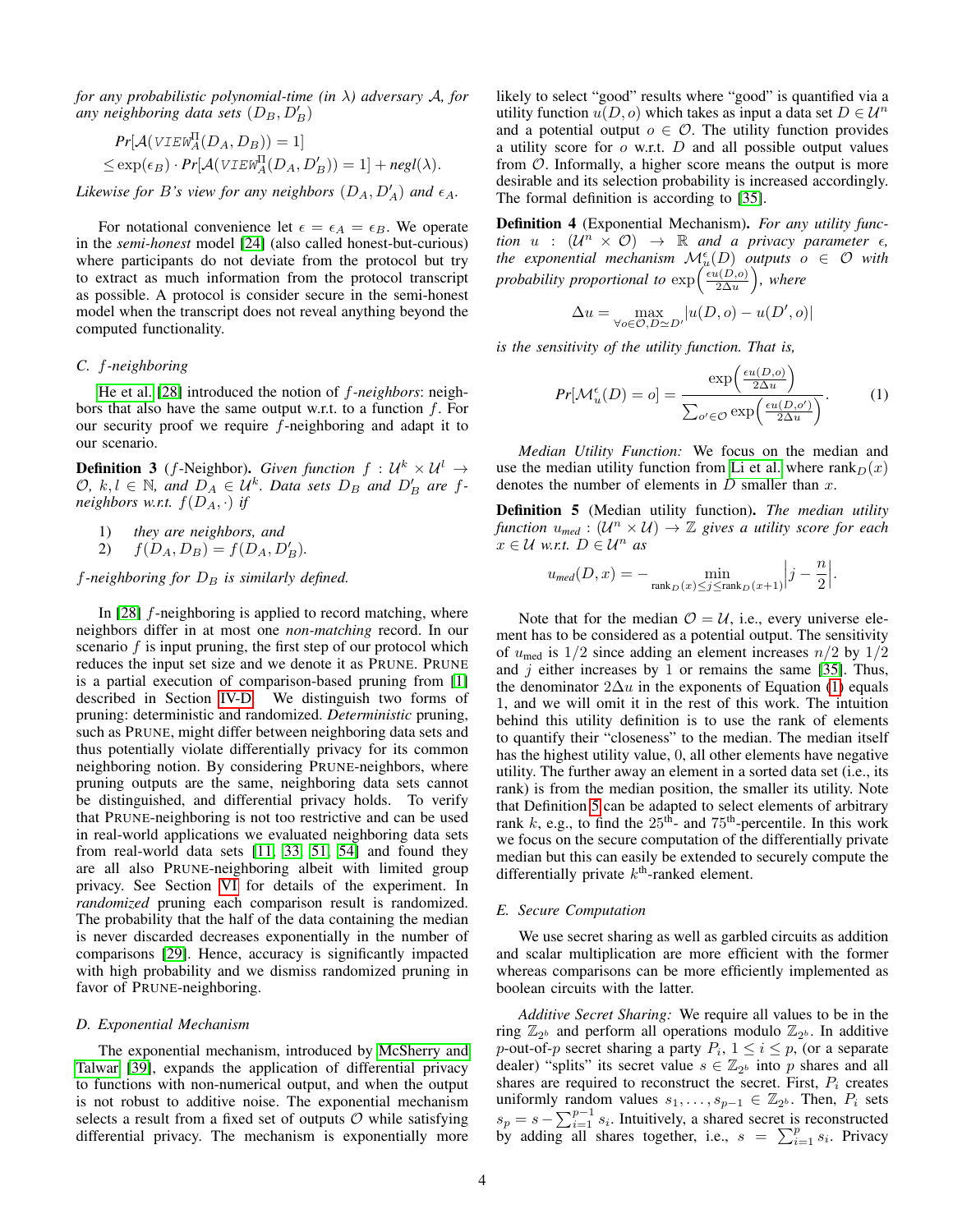follows from the fact that shares  $s_1, \ldots, s_p$  are uniformly random and the sum of any strict subset of the shares is also random. We denote the sharing of s as  $\langle s \rangle = (s_1, \ldots, s_p)$ . Addition with shared secret values  $\langle s \rangle$ ,  $\langle r \rangle$  is straightforward since  $\langle s \rangle + \langle r \rangle = (s_1+r_1, \ldots, s_p+r_p)$ , as is multiplication with a public value  $t \in \mathbb{Z}_{2^b}$  where  $t\langle s \rangle = (ts_1, \ldots, ts_p)$ . We also write  $\langle s \rangle_{P_j}$  instead of  $s_j$  to highlight that it is  $P_j$ 's share of s. In our implementation we use the ring  $\mathbb{Z}_{2^{64}}$  as computations modulo  $2^{64}$  are commonly supported on standard CPUs.

*Garbled Circuits:* A garbled circuit, first described by [Yao](#page-14-15) [\[56\]](#page-14-15), is a general technique to securely evaluate any function by implementing it as a boolean circuit and "garbling" each gate's truth table. Informally speaking, given two parties, the four possible inputs of a garbled table are not plaintext bits but random labels. One party is the *garbler* who garbles the gates and creates the labels. The other party, called *evaluator*, receives the garbled circuit and evaluates it. The garbler includes all her input labels in the garbled circuit (which look random to the evaluator). However, the garbler cannot learn the evaluator's input and cannot send both input labels per gate to the evaluator, otherwise the garbler's input will be revealed. To solve this problem 1-out-of-2 *oblivious transfer* (OT) [\[23,](#page-13-21) [47\]](#page-14-16) is used: The evaluator receives only her input label and the garbler remains oblivious. Given the input labels for both parties the evaluator can determine (decrypt) the output label for a gate and use it as input for the next gate. An output translation table, also provided by the garbler, maps the final random output label to the plain result. For a formalized description see Appendix [A.](#page-14-17)

# <span id="page-4-0"></span>IV. BUILDING BLOCKS FOR DP MEDIAN SELECTION

We implement an efficient, secure computation of the exponential mechanism which selects the differentially private median from the entire data universe  $U$ . There are two challenges for secure computation of the exponential mechanism:

- the runtime complexity is linear in  $|\mathcal{U}|$  as probabilities for *all* possible outputs in  $U$  are computed,
- the general exponential mechanism is too inefficient with general secure computation as it requires  $|\mathcal{U}|$ exponentiations and divisions.

In this section we present building blocks for our practically efficient, sub-linear time protocol overcoming those challenges.

# *A. Overview*

For now we focus on a single data set as we later prune and merge the data sets from the two parties into one data set. For data set  $D$  with universe  $U$  we compute the median selection probabilities for all of  $U$  using only  $D$  by utilizing dynamic programming. To compute the probabilities efficiently we first define a simplified utility function utility, which computes utility for all universe elements but only requires  $D$  as input, in Section [IV-B.](#page-4-1) The simplified *utility* provides incorrect utility scores in the presence of duplicates. Thus, we define gap to discard these incorrect scores and compute the median selection probabilities, denoted as weight. The sum of these probabilities is the basis for the cumulative distribution function, which we denote with mass. Then, we sample the differentially private median based on *mass* with



<span id="page-4-2"></span>Fig. 3. High-level protocol overview with comments for  $A$ , where  $s$  is the number of pruning steps,  $D_A^0$  is sorted  $D_A$ , and  $\langle D^s \rangle_A$ ,  $\langle gap \rangle_A$ ,  $\langle mass \rangle_A$ are A's shares for all values  $d_i^s$ , gaps  $gap(i)$ , and masses  $mass(i)$  respectively  $(i \in \{0, \ldots, |D^s|-1\}).$ 

inverse transform sampling described in Section [IV-C.](#page-6-1) To further reduce secure computation complexity we prune the input  $D$  in Section [IV-D.](#page-6-0) A high-level overview of our protocol is visualized in Fig. [3,](#page-4-2) and we present our full protocol in Section [V.](#page-7-0) In the first step, the parties prune their input. Then, they securely merge and secret share their pruned data. In the third step they compute selection probabilities and, in the last step, sample the differentially private median.

Note that in the following we define gap, utility, and weight such that direct access to the data  $D$  – and therefore the need for secure computation – is minimized: Each party can compute *utility* and *weight* without any access to  $D$ . Furthermore, gap has a static access pattern in dynamic programming, independent of the elements in (sorted)  $D$ , which makes the gap function *data-oblivious*, i.e., an attacker who sees the access pattern cannot learn anything about the sensitive data.

#### <span id="page-4-1"></span>*B. Utility with Static Access Pattern*

Recall that the exponential mechanism evaluates the utility function  $u_{\text{med}}$  for *all* elements in the data universe  $U$ . However, per definition of  $u_{\text{med}}$  certain outputs have the same utility, namely, duplicates and elements in  $U\backslash D$ . We use this observation to simplify the median utility definition and evaluate it only for elements in  $D$  instead of the entire universe  $U$ .

<span id="page-4-3"></span>**Definition 6** (Median utility function). Let data set  $D \in \mathcal{U}^n$ *be sorted. The median utility function*  $utility: I_D \rightarrow \mathbb{Z}$  *scores the utility of an element of* D *at position*  $i \in I_D$  *as* 

$$
utility(i) = \begin{cases} i - \frac{n}{2} + 1 & \text{if } i < \frac{n}{2} \\ \frac{n}{2} - i & \text{else} \end{cases}.
$$

First, we prove the equivalence of utility function utility and  $u_{\text{med}}$  only for distinct data ( $D \subseteq U$ ) then we define gap to help with the utility computation for data sets with duplicates.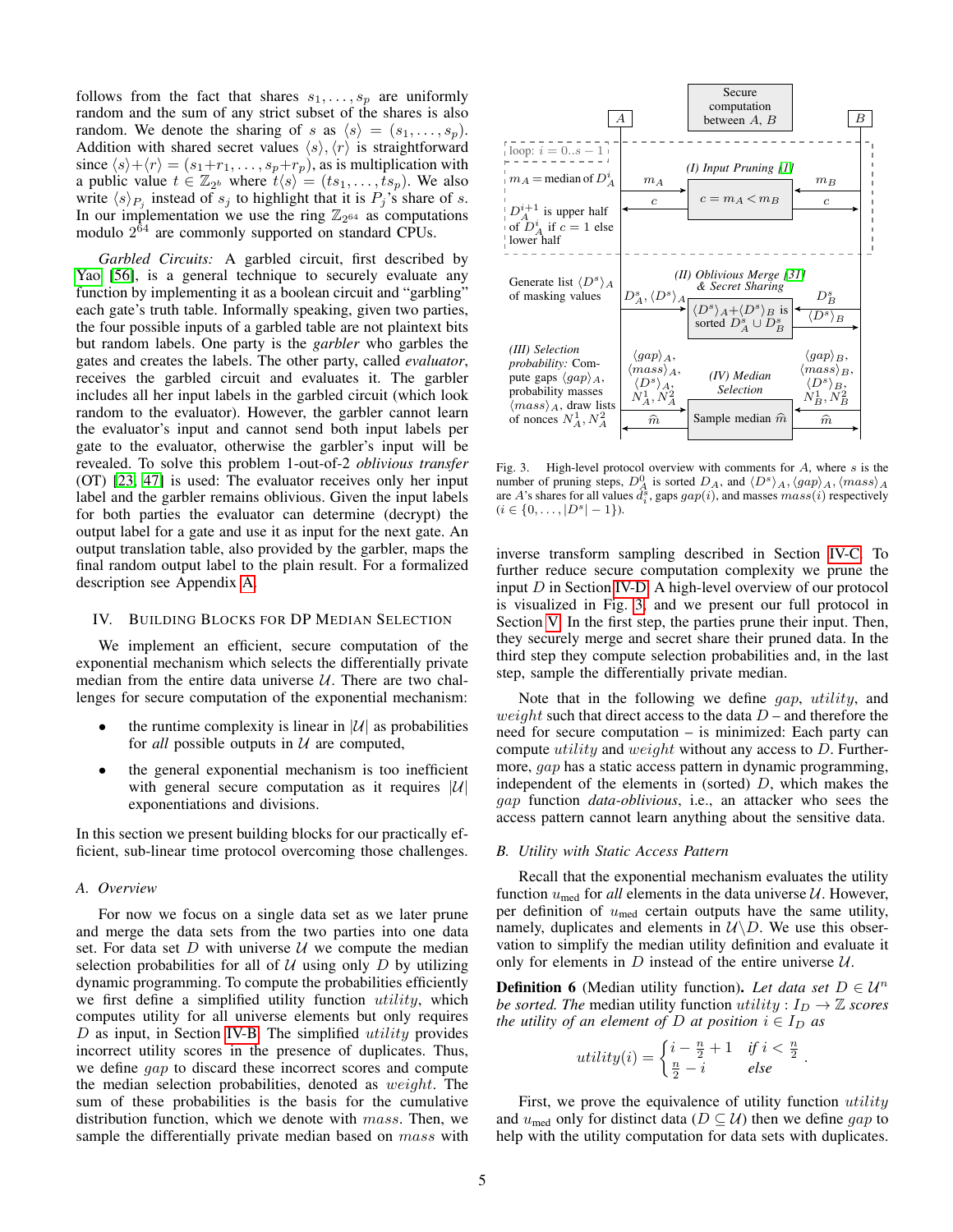<span id="page-5-1"></span>**Theorem 1** (Utility equivalence). *For*  $D \subseteq U$  *and index*  $i \in$  $I_D$  *we have* 

$$
u_{\text{med}}(D, x) = utility(i)
$$

 $for x \in [d_i, d_{i+1})$  *with*  $i \leq n/2$  *and*  $x \in (d_{i-1}, d_i]$  *with*  $i > n/2$ .

*Proof:* First, we show that all elements in  $x \in [d_i, d_{i+1})$ for  $i < n/2$  and  $x \in (d_{i-1}, d_i]$  for  $i \ge n/2$  have the same utility. The utility  $u_{\text{med}}$  of an element  $x \in \mathcal{U}$  is based on a rank from the set  $S_x = \{j \mid \text{rank}_D(x) \le j \le \text{rank}_D(x + 1)\}\$ according to Definition [5.](#page-3-1) For  $i < n/2$ ,  $x \ge d_i$  and  $x + 1 <$  $d_{i+1}$  we have rank $D(x+1) = \text{rank}_D(d_{i+1})$ . All elements in the open range  $(d_i, d_{i+1})$  have the same rank set  $S = \{\text{rank}_D(x + \alpha)\}$ 1)}. The rank set for  $d_i$ ,  $S_{d_i}$ , is a superset of S that also includes ranks smaller than rank $_D(x+1)$ . However, rank $_D(x+1)$ 1) =  $S_{d_i} \cap S$  minimizes the term  $|\text{rank}_D(x + 1) - n/2|$  since it is the value closest to  $n/2$ . Thus, all elements in the halfopen range  $[d_i, d_{i+1})$  have the same utility. Analogously, for  $i \geq n/2$  elements in  $(d_{i-1}, d_i]$  have the same utility.

For  $i \in I_D$  and sorted  $D \subseteq \mathcal{U}$  we have rank $D(d_i) = i$  and  $S_{d_i} = {\text{rank}_D(d_i), \text{rank}_D(d_i + 1)} = {i, i + 1}.$  Thus,

$$
u_{\text{med}}(D, d_i) = -\min_{j \in \{i, i+1\}} \left| j - \frac{n}{2} \right|
$$
  
= 
$$
\begin{cases} i+1-\frac{n}{2} & \text{if } i < \frac{n}{2} \\ \frac{n}{2} - i & \text{else} \end{cases}
$$
  
= 
$$
utility(i).
$$

Thus, the sensitivity of *utility* is the same as  $u_{\text{med}}$ . We stress that  $utility(i)$  only depends on the *position* i in the sorted data. Basically, we assume all elements in D are distinct, in this case  $utility(i) = u_{med}(D, d_i)$ . To only retain the correct utility in the presence of duplicates we define  $gap$  next<sup>[5](#page-5-0)</sup>.

<span id="page-5-3"></span>**Definition 7** (Gap). *The* gap function  $gap: I_D \rightarrow \mathbb{N}_0$  *provides the number of consecutive elements in* U *with the same utility* as  $d_i$  *with* 

$$
gap(i) = \begin{cases} d_{i+1} - d_i & \text{if } i < \frac{n}{2} - 1 \\ 1 & \text{if } i = \frac{n}{2} - 1 \\ d_i - d_{i-1} & \text{else} \end{cases}
$$
 (2)

Note that  $gap$  is defined for all n indices although there are only  $n-1$  gaps between values in D. We set the median's gap to 1 as it is the only element not contained in the union of all half-open ranges. If  $D$  contains duplicates  $qap$  is zero for all except the duplicate closest to the median. Thus, a gap value of zero indicates incorrect utility for a duplicate and we use this to eliminate such utility values in the following.

First, with the help of *utility* we define the unnormalized selection probability, which we call *weight*.

**Definition 8** (Weight). *The* weight function  $weight: I_D \rightarrow \mathbb{R}$ *gives the unnormalized selection probability for an element at index*  $i \in I_D$  *as* 

$$
weight(i) = \exp\left(\epsilon \cdot utility(i)\right)
$$

*where*  $\epsilon$  *is the privacy parameter from Definition [1.](#page-2-5)* 

<span id="page-5-2"></span>TABLE I.  $u_{\text{MED}}$  COMPARED WITH  $utility$  WITH STATIC ACCESS PATTERN AND *gap* FOR SORTED  $D = \{2, 2, 6, 6, 7, 7\}, \mathcal{U} = \{1, \ldots, 10\}.$ TO COVER UTILITY FOR ALL OF U WE ADD  $\min(\mathcal{U}), \max(\mathcal{U})$  TO D.

| index $i$                                                          | U         |  |  |  |   |   |  | O |         |      |
|--------------------------------------------------------------------|-----------|--|--|--|---|---|--|---|---------|------|
| sorted D                                                           |           |  |  |  |   | 6 |  |   | 8.9     | 10   |
| rank $_D($                                                         |           |  |  |  |   |   |  |   |         |      |
| $u_{\text{med}}$                                                   |           |  |  |  |   | 0 |  |   |         |      |
| utility(                                                           | $-\sigma$ |  |  |  | O | 0 |  |   | $^{-3}$ | $-3$ |
| gap(i)                                                             |           |  |  |  |   |   |  |   |         | 3    |
| $\min(\mathcal{U}), \max(\mathcal{U})$<br>Missing elements $U \ D$ |           |  |  |  |   |   |  |   |         |      |

Then, we use *weight* and *gap* to define the probability mass of elements with the same utility, which we call *mass*.

Definition 9 (Mass). *The* probability mass function mass :  $I_D \to \mathbb{R}$  *at*  $i \in I_D$  *is* 

$$
mass(i) = \sum_{h=0}^{i} weight(h) \cdot gap(h).
$$

To ensure that mass covers *all* elements in U we append the smallest and largest universe element to the beginning resp. end of D before computing mass. Now, we show that mass is the (unnormalized) cumulative density function for the distribution defined by  $\mathcal{M}_u^{\epsilon}(D)$ .

**Theorem 2.** Let  $\mathcal{O} = \{d_0, \ldots, d_i\} \subseteq \mathcal{U}$  with D sorted,  $\min(\mathcal{U})$ *,*  $\max(\mathcal{U}) \in D$  *and*  $i \in I_D$ *, then* 

$$
\frac{mass(i)}{R} = \sum_{o \in \mathcal{O}} Pr[\mathcal{M}_u^{\epsilon}(D) = o],
$$

*with*  $u = u_{med}$  *and normalization*  $R = \sum$  $\sum_{o' \in \mathcal{U}} Pr[\mathcal{M}_u^{\epsilon}(D) = o']$ .

*Proof:* Without duplicates  $utility = u_{\text{med}}$  (Theorem [1\)](#page-5-1), thus,  $weight(i) = \exp(\epsilon \cdot u_{\text{med}}(D, d_i))$  for  $i \in I_D$ . With duplicates weight can produce incorrect values, however,  $weight(i) \cdot gap(i) = 0$  as gap is zero for all duplicates except the one closest to the median. In other words, we eliminate weights based on incorrect utility values as they do not alter the sum  $mass[i] = \sum_{h=0}^{i} weight(h) \cdot gap(h)$ .

On the other hand,  $qap > 0$  indicates the number of consecutive elements in  $U$  with same utility, and  $weight(i)$ .  $gap(i)$  is their unnormalized probability mass. Thus,  $mass[i]$ equals the sum of unnormalized probabilities for elements in  $\mathcal{O} = \{\min(\mathcal{U}), \ldots, d_i\}$ , and  $mass[i]/R$  equals normalized probabilities  $\sum_{o \in \mathcal{O}} Pr[\mathcal{M}_u^{\epsilon}(D) = o].$ 

An example for *utility* and gap can be found in Table [I.](#page-5-2) It illustrates that *utility* for sorted  $D$  is just a sequence that first increases, then decreases after the median. As mentioned above, we add  $\min(\mathcal{U})$  to the beginning and  $\max(\mathcal{U})$  to the end of  $D$  (highlighted in light gray in Table [I\)](#page-5-2). The utility for "missing elements" in  $U\setminus D$  (dark gray columns) is the same as for the preceding or succeeding element in D. Furthermore, gap is zero for the duplicates furthest away from the median and otherwise indicates the number of consecutive elements in U with the same utility (e.g.,  $gap(2) = 4$  as 2, 3, 4, 5 have the same utility as  $d_2 = 2$ ).

<span id="page-5-0"></span><sup>&</sup>lt;sup>5</sup>Computation of *utility, gap* with static access is illustrated in Appendix [B](#page-15-0)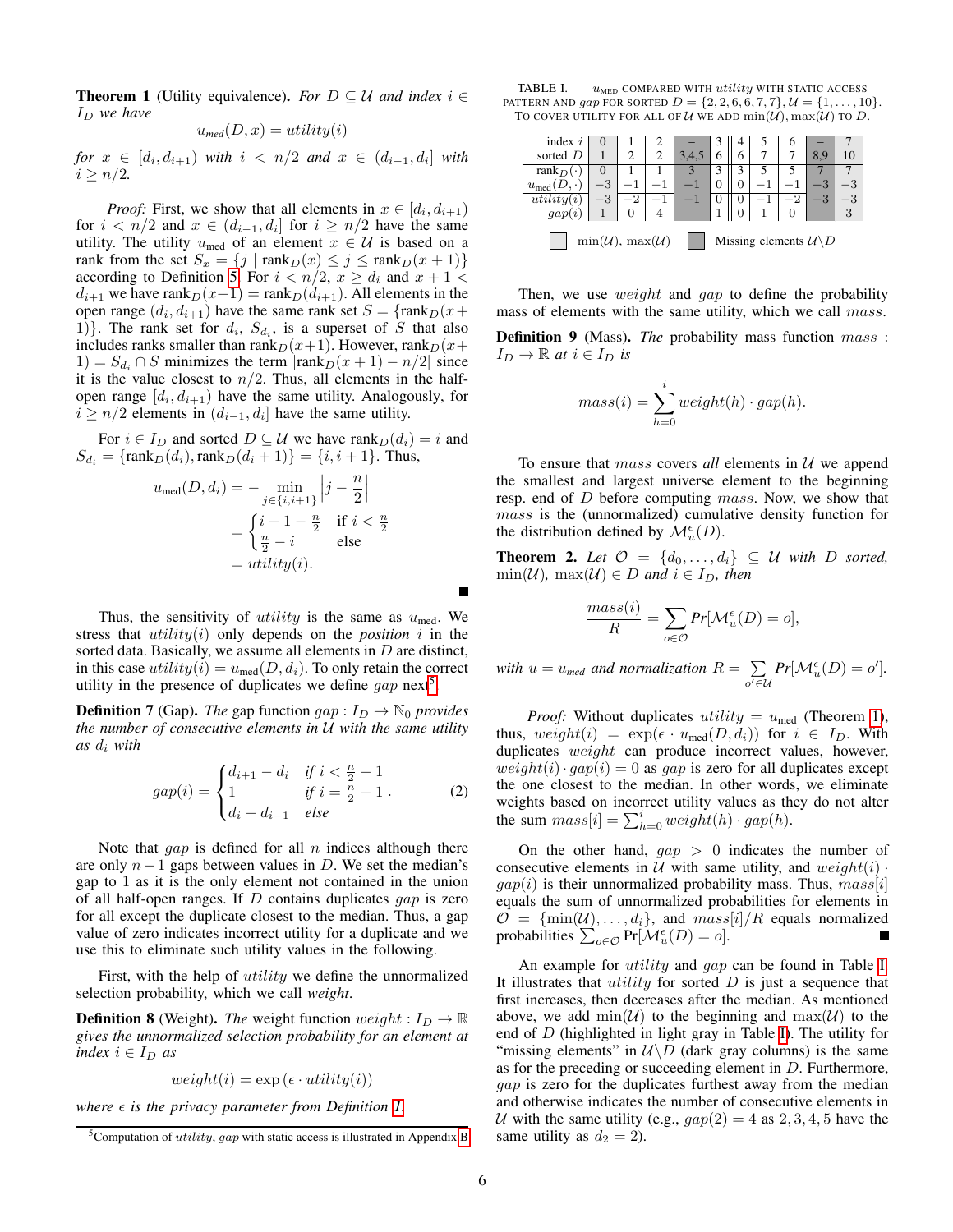#### <span id="page-6-1"></span>*C. Median Sampling*

We use *inverse transform sampling* to sample the differentially private median from the cumulative distribution function *mass* by finding an index  $j \in I_D^6$  $j \in I_D^6$  such that  $mass(j-1) \leq r < mass(j)$  for a uniform random r. Finally, we select an element at uniform random among the  $qap(j)$ consecutive elements with the same utility as the element at index  $i$ . Now, with our simplified utility, we do not need to iterate over all elements in  $U$ , but only over elements in  $D$ while still covering all "missing" elements  $(U\setminus D)$  via gap.

#### <span id="page-6-0"></span>*D. Input Pruning with non-decreasing Utility*

However,  $n$  might be large and we show how to prune D via [\[1\]](#page-13-0) before applying our median selection. Alternative pruning approaches are used in [\[27,](#page-13-23) [35,](#page-14-11) [44\]](#page-14-4) (see Section [VII\)](#page-11-0). Next, we explain pruning, define accuracy, and present the maximum pruning steps for a given accuracy.

PRUNE is a technique used by [Aggarwal et al.](#page-13-0) [\[1\]](#page-13-0) to securely find the median of two parties A, B with respective data sets  $D_A$ ,  $D_B$ . We assume the data size of each party, i.e.,  $|D_A|, |D_B|$ , to be known, however, it can be hidden via additional padding. As preprocessing, the parties A, B sort their respective data sets  $D_A$ ,  $D_B$  and only retain the smallest  $k = \lfloor |D_A| + |D_B| \rfloor / 2$  values<sup>[7](#page-6-3)</sup>. Then, they pad the remaining data with  $-\infty, +\infty$  to be of size  $2^{\lceil \log_2(\vec{k}) \rceil}$  in a way that preserves the position of the median (see Appendix [D](#page-15-1) for details). In each pruning step the parties compute their respective medians,  $m_A, m_B$ , perform a secure comparison  $m_A < m_B$ , and use the result to discard the halves of their data that cannot contain their mutual median, i.e., A retains the upper half of  $D_A$  if  $m_A < m_B$  and the lower half otherwise, B does the opposite. After  $\log n$  iterations only their exact mutual median remains. We denote data sets  $D_A$ ,  $D_B$  after pruning step s as  $D_A^s$ ,  $D_B^s$  and their union as  $D^s$ . Note that PRUNE does not violate differential privacy as we only consider PRUNEneighboring data sets with the same comparison results similar to [\[28\]](#page-13-4). The median m of D is also the median of  $D<sup>s</sup>$  as shown in [\[1,](#page-13-0) Lemma 1]. How the data  $D$  is distributed among parties changes the intermediary outcome of the pruning, i.e., what elements remain in  $D_A^s$ ,  $D_B^s$ . However, utility depends on an element's closeness to the median which remains or increases if elements in between are removed; for details we refer to Appendix [C.](#page-15-2) Before we can find the maximum number of pruning steps we first define what accuracy we want to maintain after pruning. We separate the universe  $U$  in two disjunct sets of *remaining elements* R and *pruned elements* P where  $\mathcal{R} = \{x \in \mathcal{U} \mid \min(D^s) \leq x \leq \max(D^s)\} \subseteq \mathcal{U}$  and  $\mathcal{P} = \{x \in \mathcal{U} \mid x < \min(D^s) \text{ or } x > \max(D^s)\} = \mathcal{U} \backslash \mathcal{R}$ . Note that  $R$  contains the universe elements closest to the median.

**Definition 10** (Accuracy). Let  $u = u_{\text{med}}$ *, then* accuracy *is* 

$$
p_{\mathcal{R}} = 1 - p_{\mathcal{P}} = \sum_{x \in \mathcal{R}} Pr[\mathcal{M}_u^{\epsilon}(D^s) = x],
$$

*i.e.,*  $p_R$  *is the probability mass of all remaining elements.* 

With accuracy  $p_{\mathcal{R}} > 0.5$  it is more likely to select the differentially private median among  $R$  than among  $P$ . In our evaluation we use accuracy  $p_{\mathcal{R}} = 0.9999$ . The number of pruning steps s enables a trade-off between accuracy  $p_{\mathcal{R}}$  and computation complexity: smaller s leads to higher accuracy and larger s translates into smaller input size for the secure computation. We are interested in the maximum number of pruning steps such that it is more likely to select an element from  $R$  instead of  $P$ .

<span id="page-6-4"></span>Theorem 3 (Upper Bound for Pruning Steps). *Let* D *be a data set with data universe*  $U, \epsilon > 0$ *, and*  $0 < \alpha < 1$ *. The upper bound for pruning steps s fulfilling*  $p_R \geq \alpha$  *is* 

$$
\lfloor \log_2(\epsilon n) - \log_2 \left( \log_e \left( \frac{\alpha}{1-\alpha}(|\mathcal{U}| - 1) \right) \right) - 1 \rfloor.
$$

*Proof:* We find the maximum number of pruning steps s by examining what the maximum probability mass  $p_{\mathcal{P}}$  for pruned elements can be.

First, note that the utility for all  $x \in \mathcal{P}$  is the same independent of the values in  $D^s$ : Half of the values in  $\mathcal P$ are smaller (resp., larger) than the median  $m$  of  $D^s$ , i.e., rank $_{D^s}(x) = 0$  if  $x < m$  and rank $_{D^s}(x) = |D^s|$  otherwise. Thus,  $u_{\text{med}}(D^s, x) = -\left|0 - \frac{|D^s|}{2}\right|$  $\left|\frac{D^s}{2}\right| = -\left|D^s - \frac{|D^s|}{2}\right|$ Thus,  $u_{\text{med}}(D^s, x) = -\left|0 - \frac{|D^s|}{2}\right| = -\left|D^s - \frac{|D^s|}{2}\right| = -\frac{n}{2^{s+1}}$ <br>since  $|D^s| = \frac{n}{2^s}$ . (Recall that D is padded before pruning such that  $n$  is a power of two.)

As the utility, and thus selection probability, is the same for all elements in  $P$  the probability mass  $p_P$  is maximized if |P| is maximized. The maximum for |P| is  $|\mathcal{U}| - 1$  as R must contain at least one element, the median m.

Let  $p'_R$ ,  $p'_P$  be the unnormalized probability masses  $p_R$ ,  $p_P$ respectively, then

$$
p'_{\mathcal{R}} = \exp(\epsilon u_{\text{med}}(D^s, m)) = 1
$$

since  $\mathcal{R} = \{m\}$  and  $u_{\text{med}}(D^s, m) = 0$ , and

$$
p_{\mathcal{P}}' = \left( |\mathcal{U}| - 1 \right) \exp \left( - \epsilon \frac{n}{2^{s+1}} \right)
$$

with normalization term  $R = p'_p + p'_R$ . Now accuracy  $p_R$  of at least  $\alpha$  is equivalent to

$$
\alpha \le \frac{p'_R}{R} = \frac{1}{(|\mathcal{U}| - 1) \exp\left(-\frac{\epsilon n}{2^{s+1}}\right) + 1}
$$

$$
\Leftrightarrow \exp\left(-\frac{\epsilon n}{2^{s+1}}\right) \le \frac{1 - \alpha}{\alpha(|\mathcal{U}| - 1)}
$$

$$
\Leftrightarrow \log_e\left(\frac{\alpha(|\mathcal{U}| - 1)}{1 - \alpha}\right) \le \frac{\epsilon n}{2^{s+1}}
$$

$$
\Leftrightarrow s \le \log_2\left(\frac{\epsilon n}{\log_e\left(\frac{\alpha}{1 - \alpha}(|\mathcal{U}| - 1)\right)}\right) - 1.
$$

As  $s \in \mathbb{N}$  we use  $s = \lfloor \log_2 \left( \frac{\epsilon n}{\log_e \left( \frac{\alpha}{1 - \alpha} (|\mathcal{U}| - 1) \right)} \right)$  $-1$  which concludes the proof.

This is a *worst-case analysis* and a tighter upper bound can be obtained by using |P| instead of  $|\mathcal{U}| - 1$ . However, the size of  $P$  leaks information about  $D$ , hence, we refrain from using

<span id="page-6-3"></span><span id="page-6-2"></span><sup>&</sup>lt;sup>6</sup>For notational convenience let  $j - 1 < 0$  be 0.

<sup>&</sup>lt;sup>7</sup>If the data contains duplicates,  $\lceil \log_2 n \rceil + 1$  bits are added to the element's binary representation to make it unique, which is required for the security proof from [\[1,](#page-13-0) Section 3.2]. We implement the uniqueness encoding but omit it in the presented protocol to simplify its description.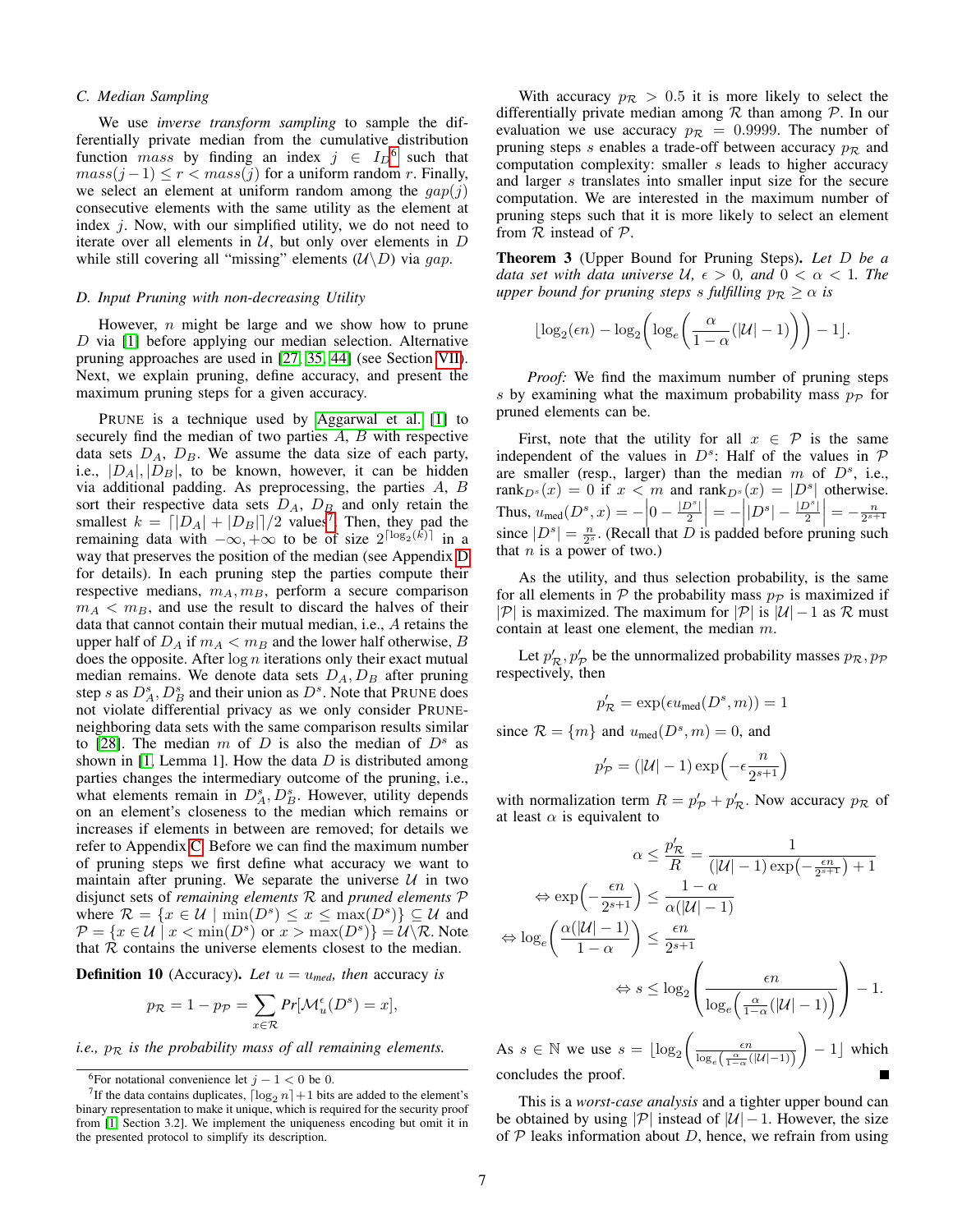the tighter bound. Furthermore, we guarantee an accuracy of *at least*  $\alpha$ , the actual accuracy can be even higher.

<span id="page-7-7"></span>**Lemma 1.** *With*  $s \in \mathcal{O}(\log(n) - \log \log(|\mathcal{U}|))$  *the pruned data set's size is sublinear in the size of the data universe, i.e.,*  $|D^s| = \frac{n}{2^s} \in \mathcal{O}(\log(|\mathcal{U}|))^8$  $|D^s| = \frac{n}{2^s} \in \mathcal{O}(\log(|\mathcal{U}|))^8$ .

#### <span id="page-7-0"></span>V. SECURE SUBLINEAR TIME DIFFERENTIALLY PRIVATE MEDIAN COMPUTATION

We describe our full protocol in Section [V-A.](#page-7-2) In Section [V-B](#page-7-3) we detail optimizations and present a runtime complexity analysis in Section [V-C.](#page-8-0) In Section [V-D](#page-8-1) we prove the security of our protocol.

# <span id="page-7-2"></span>*A. Protocol Description*

Our protocol uses pruning developed by [Aggarwal](#page-13-0) [et al.](#page-13-0) [\[1\]](#page-13-0), which requires padding as a pre-processing step as described in Appendix [D.](#page-15-1) The selection probabilities are computed on securely sorted, pruned data realized via oblivious merging from [Huang et al.](#page-13-22) [\[31\]](#page-13-22), detailed in Appendix [E.](#page-15-3)

The notation " $\underline{A}$ :" before an operation indicates that only party A performs the following operation, likewise for party B, and  $L[i]$  denotes the element at index i in array L. Our protocol has four steps, denoted with (I)–(IV).

*(I): Input Pruning (Algorithm [1\)](#page-7-4):* Both parties prune their data sets  $D_A$ ,  $D_B$  to  $D_A^s$ ,  $D_B^s$  via [\[1\]](#page-13-0) using secure comparison realized with garbled circuits.

*(II): Oblivious Merge & Secret Sharing (Algorithm [2\)](#page-7-5):* The parties merge their pruned data  $D_A^s$ ,  $D_B^s$  into sorted  $D^s$  via bitonic mergers from [\[31\]](#page-13-22) implemented with garbled circuits. Note that  $\bar{D}^s = \{d^s_0, \ldots, d^s_{|D^s|-1}\}\$  is secret shared, i.e., A holds shares  $\langle d_i^s \rangle_A$ , B holds  $\langle d_i^s \rangle_B$  for all  $i \in I_{D^s}$ .

*(III): Selection Probability (Algorithm [3\)](#page-7-6):* The parties compute utility, weight, and gap to produce shares of mass. Each party  $P \in \{A, B\}$  now holds shares  $\langle d_i^s \rangle_P$ ,  $\langle gap(i) \rangle_P$ and  $\langle mass(i)\rangle_P$  for all  $i \in I_{D^s}$ ,

*(IV): Median Selection (Algorithm [4\)](#page-8-2):* The parties reconstruct all shares and select the differentially private median via inverse transform sampling realized with garbled circuits. First, they sample  $d_j^s \in D^s$  based on *mass*. Then, they select the differentially private median  $\hat{m}$  at uniform random among the  $gap(j)$  consecutive elements with the same utility as  $d_j^s$ .

# <span id="page-7-3"></span>*B. Optimizations*

To optimize the performance of the secure computation we utilize garbled circuits as well as secret sharing to use their respective advantages. E.g., multiplication of two bbit values expressed as a Boolean circuit leads to a large circuit of size  $\mathcal{O}(b^2)$  and is more efficiently done via secret sharing. On the other hand, comparison is more efficient with garbled circuits. Algorithms [2,](#page-7-5) [3](#page-7-6) are implemented with garbled circuits. In Algorithm [1](#page-7-4) only line [6](#page-7-4) requires garbled circuits, the rest is either data-independent or executed locally. Secret shares, denoted with  $\langle \cdot \rangle$ , are created in Algorithm [2,](#page-7-5) used in Algorithm [3,](#page-7-6) and recombined in Algorithm [4.](#page-8-2) Furthermore, we

# **Algorithm 1** PRUNE prunes  $D_A$ ,  $D_B$  to  $D_A^s$ ,  $D_B^s$  via [\[1\]](#page-13-0).

<span id="page-7-4"></span>**Input:** Data  $D_A$  from  $A$ ,  $D_B$  from  $B$ , pruning steps  $s$ , median rank  $k = [(|D_A| + |D_B|)/2].$ 

**Output:** A has pruned data  $D_A^s$ , likewise B has  $D_B^s$ .

1:  $\underline{A}$ :  $D_{\underline{A}}^{0} \leftarrow \texttt{PAD}(D_{A}, k, +\infty)$  //Appendix [D](#page-15-1)

2:  $\underline{B}$ :  $D_B^0 \leftarrow \text{PAD}(D_B, k, -\infty)$ 

- 3: for  $i \leftarrow 0$  to  $s 1$  do
- 4:  $\underline{A}$ :  $m_A \leftarrow$  median of  $D_A^i$
- 5:  $\underline{B}$ :  $m_B \leftarrow$  median of  $D_B^i$
- 6:  $c \leftarrow m_A < m_B$
- 7:  $\underline{A}$ :  $D_{\underline{A}_{1,1}}^{i+1}$   $\leftarrow$  upper half of  $D_{\underline{A}}^{i}$  if  $c=1$  else lower half 8:  $\underline{B}$ :  $D_B^{\hat{i}+1}$   $\leftarrow$  lower half of  $D_B^{\hat{i}}$  if  $c = 1$  else upper half
- 9: end for

**Algorithm 2** MERGEANDSHARE merges  $D_A^s$ ,  $D_B^s$  into sorted  $D<sup>s</sup>$  via [\[31\]](#page-13-22) and secret shares it.

<span id="page-7-5"></span>**Input:** Pruned data  $D_A^s$  from A in ascending order, array  $\langle D^s \rangle_A$  of  $2|D_A^s|$  random values in  $\mathbb{Z}_{2^{64}}$  from A,  $D_B^s$  from B sorted in descending order.

**Output:** A has secret shares  $\langle D^s \rangle_A$  of sorted union of pruned data, resp. B has  $\langle D^s \rangle_B$ .

- 1:  $D^s \leftarrow \overline{D}_A^s$  appended with  $D_B^s$
- 2:  $\text{MERGE}(\vec{0},|\vec{D}^s|-1,D^s)$  /Appendix [E](#page-15-3)
- 3:  $\langle D^s \rangle_B \leftarrow D^s \langle D^s \rangle_A \mod 2^{64}$
- 4: return  $\langle D^s \rangle_B$  to  $B$

Algorithm 3 SELECTIONPROBABILITY computes the probabilities for the median utility.

- <span id="page-7-6"></span>**Input:** Secret shares  $\langle D^s \rangle_A$  from A, resp.  $\langle D^s \rangle_B$  from B, of the sorted data  $D^s$ , and number k of nonces.
- **Output:** A holds secret shares  $\langle gap \rangle_A$  of gaps and  $\langle mass \rangle_A$ of probability masses, also nonces  $N_A^1, N_A^2$ ; likewise party B has  $\langle gap \rangle_B, \langle mass \rangle_B, N_B^1, N_B^2$ .
	- 1:  $\underline{A}$ :  $\langle D^s \rangle_A \leftarrow (0, \langle D^s \rangle_A, 0)$
- 2:  $\underline{B}$ :  $\langle D^s \rangle_B \leftarrow (\min(\mathcal{U}), \langle D^s \rangle_B, \max(\mathcal{U}))$
- 3: each party  $P \in \{A, B\}$  does

4: Define arrays 
$$
\langle mass \rangle_P
$$
,  $\langle gap \rangle_P$  of size  $|D^s|$ 

5: for 
$$
i \leftarrow 0
$$
 to  $|D^s| - 1$  do

6. 
$$
utility \leftarrow \begin{cases} i - \frac{|D^s|}{2} + 1 & \text{if } i < \frac{|D^s|}{2} \\ \frac{|D^s|}{2} - i & \text{else} \end{cases}
$$

7:  $weight \leftarrow \exp\left(\epsilon \cdot utility\right)$  $\left($  $\int \frac{\langle d_{i+1}^s \rangle_P}{\langle 1 \rangle} = \frac{\langle d_i^s \rangle_P}{\langle d_i^s \rangle_P} \quad \text{if} \quad i < \frac{|D^s|}{2} - 1$ 

8: 
$$
\langle gap[i] \rangle_P \leftarrow \begin{cases} \langle 1 \rangle_P & \text{if } i = \frac{|\vec{D}^s|}{2} - 1 \\ \langle d_i^s \rangle_P - \langle d_{i-1}^s \rangle_P & \text{else} \end{cases}
$$

9: 
$$
t \leftarrow \langle mass[i-1] \rangle_P
$$
 if  $i > 0$  else 0

10: 
$$
\langle mass[i] \rangle_P \leftarrow t + weight \cdot \langle gap[i] \rangle_P
$$

$$
11: \quad end \ for
$$

12: Draw lists of k nonces  $N_P^1, N_P^2$  from  $[0, \max(U)$  –  $\min(\mathcal{U})$ 

13: end each

compute the required exponentiations in Algorithm [3](#page-7-6) line [7](#page-7-6) without any secure computation. Next we reiterate portions of Section [IV-B](#page-4-1) but in the new context of secure computation.

*Sorting via Garbled Circuits:* Our utility definition requires the data to be sorted which inherently relies on comparisons. Comparisons are more efficiently implemented in binary cir-

<span id="page-7-1"></span><sup>&</sup>lt;sup>8</sup>We assume  $n > log(|U|)$ , as otherwise we do not require pruning and our input is already sublinear in the size of the universe.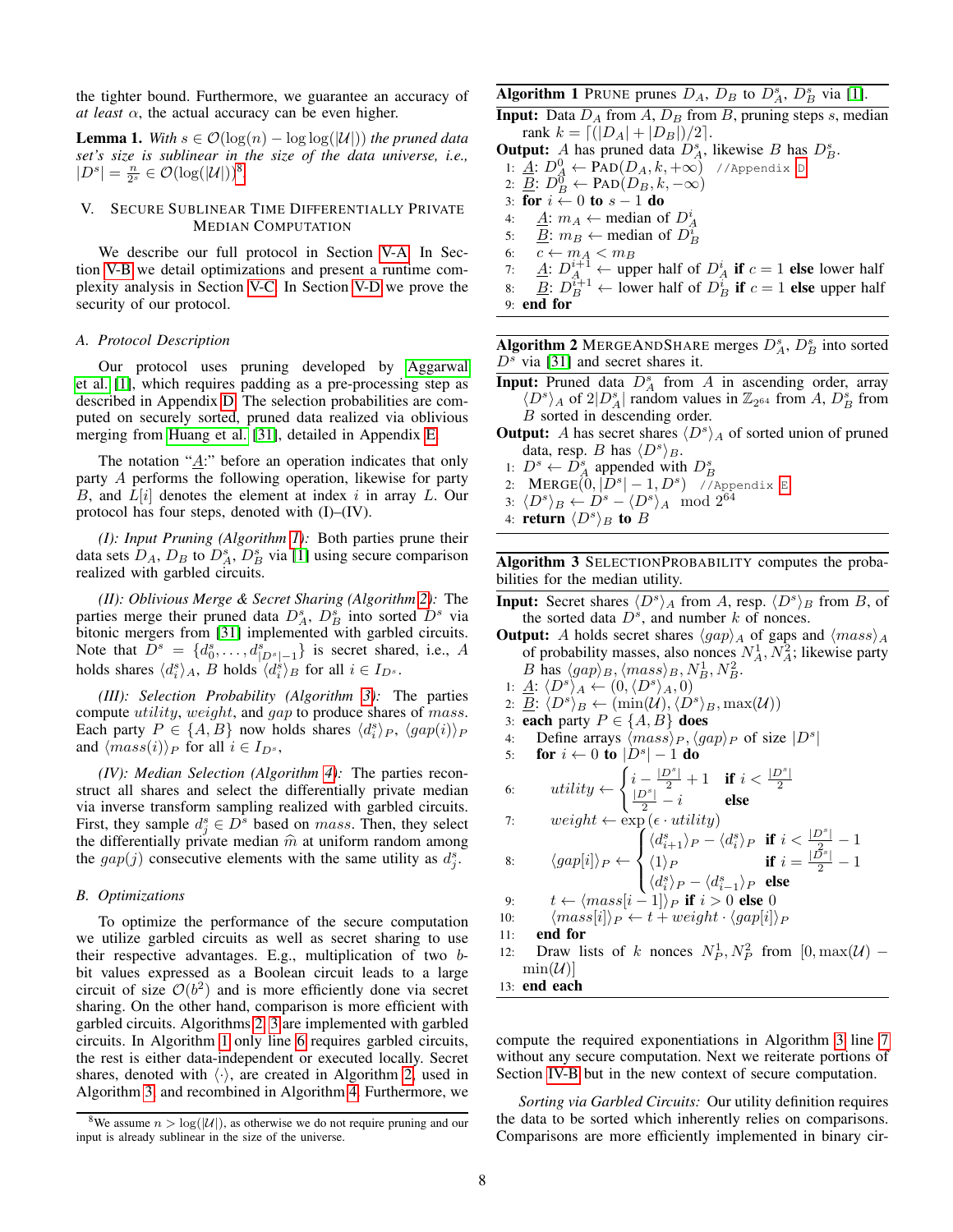Algorithm 4 MEDIANSELECTION selects the median via inverse transform sampling.

<span id="page-8-2"></span>**Input:** Secret shares  $\langle gap \rangle_A$  of gaps,  $\langle mass \rangle_A$  of probability masses, and  $\langle D^s \rangle_A$  of A's (pruned) data, also lists of nonces  $N_A^1, N_A^2$  from A; resp.  $\langle gap \rangle_B, \langle mass \rangle_B, \langle D^s \rangle_B, N_B^1, N_B^2$  from B. **Output:** Differentially private median  $\hat{m}$  of  $D_A \cup D_B$ . 1:  $R \leftarrow \langle mass\left[|D^s| - 1\right]\rangle_A + \langle mass\left[|D^s| - 1\right]\rangle_B \mod 2^{64}$ 2:  $r \leftarrow$  RANDOMDRAW $(R+1,N_A^1,N_B^1)$  //Appendix [F](#page-15-4) 3: Initialize  $j \leftarrow -1$  and define  $d, g$ 4: for  $i \leftarrow 0$  to  $|D^s| - 1$  do 5:  $e \leftarrow \langle d_i^s \rangle_A + \langle d_i^s \rangle_B \mod 2^{64}$  //Recombine shares 6:  $gap \leftarrow \langle gap[i]\rangle_A + \langle gap[i]\rangle_B \mod 2^{64}$ 7:  $mass \leftarrow \langle mass[i]\rangle_A + \langle mass[i]\rangle_B \mod 2^{64}$ 8: if  $r <$  mass and  $j = -1$  then 9:  $d \leftarrow e$ ;  $q \leftarrow gap$ ;  $j \leftarrow i$ 10: end if 11: end for 12:  $x \leftarrow \text{R} \text{ANDOMDRAW}(g, N_A^2, N_B^2)$ 13:  $\widehat{m} \leftarrow$  $\int d+x$  if  $j<\frac{|D^s|}{2}-1$  $d-x$  else 14: return  $\hat{m}$  to A, B

cuits than arithmetic circuits, hence, we use the former. We leverage that  $D_A^s$  and  $D_B^s$  are already sorted and merge them instead of sorting the union. Oblivious merging of two lists of *n* sorted *b*-bit elements only requires  $2bn \log(n)$  binary gates whereas oblivious sorting requires  $\Theta(n \log(n))$  with a large constant factor [\[31\]](#page-13-22). We use *bitonic mergers* from [Huang](#page-13-22) [et al.](#page-13-22) [\[31\]](#page-13-22) which require a bitonic list as input, i.e., a list that monotonically increases then decreases (or vice versa). We can generate a bitonic list by appending  $D_A^s$  sorted in ascending order with  $D_B^s$  sorted in descending order (Algorithm [2](#page-7-5) line [1\)](#page-7-5).

*Exponentiation without Secure Computation:* To compute the probabilities for  $i \in I_{D^s}$  we require exponentiations of the form  $\exp(\epsilon \cdot \text{utility}(i))$ . Note that none of the arguments are secret, since  $\epsilon$  is a public parameter and we defined *utility* to not require data access. Therefore, we are able to compute the required exponentiations without any secure computation.

*Addition and Multiplication via Secret Sharing:* We want to compute the probability mass  $weight(i) \cdot gap(i)$  which requires two operations: subtractions over secret data  $D<sup>s</sup>$  to compute gap and multiplication of public values (weight), with secret values  $(qap)$ . Both operations are more efficiently implemented with secret sharing.

*Selection via Garbled Circuits:* The median selection is realized with inverse transform sampling which is better suited for garbled circuits as it requires comparisons. We draw a random  $r$  via nonces (see Appendix [F\)](#page-15-4) and compute the first index  $j \in I_{D^s}$  such that the probability mass is larger than r:  $mass(j) > r$  (line [8](#page-8-2) in Algorithm [4\)](#page-8-2). Note that we do not sample r from [0, 1] but from [0, R] where  $R = mass(|D^s| - 1)$ , i.e., the normalization factor from Equation [\(1\)](#page-3-0). This allows us to use the unnormalized probabilities and eliminates divisions used in normalization. In the final step, we select the differentially private median at uniform random among the  $gap(j)$  consecutive elements with the same utility (and thus probability) as  $d_j^s$  (line [13](#page-8-2) in Algorithm [4\)](#page-8-2).

## <span id="page-8-0"></span>*C. Runtime Complexity Analysis*

Step (I), requires  $s \in \mathcal{O}(\log n - \log \log |\mathcal{U}|)$  compar-isons (see Theorem [3\)](#page-6-4). Step (II) requires  $2b|D^s|\log |D^s|$ binary gates [\[31\]](#page-13-22) for  $|D^s|$  elements with bit length b. Steps (III) and (IV) require  $\mathcal{O}(|D^s|)$  operations each. Since  $|D^s| \in \mathcal{O}(\log |\mathcal{U}|)$  (Lemma [1\)](#page-7-7), our overall runtime is  $\mathcal{O}(\max\{\log n - \log \log |\mathcal{U}|, \log |\mathcal{U}| \cdot \log \log |\mathcal{U}|\})$ , which is sublinear in *n* for  $n > log |\mathcal{U}|^{\log |\mathcal{U}|+1}$ , and sublinear in |U| otherwise.

# <span id="page-8-1"></span>*D. Security*

We combine different secure computation techniques in the *semi-honest model* introduced by [\[24\]](#page-13-8) where corrupted protocol participants do not deviate from the protocol but gather everything created during the run of the protocol. Our protocol consists of multiple subroutines realized with secure computation. To analyze the security of the entire protocol we rely on the well-known *composition theorem* [\[24,](#page-13-8) Section 7.3.1]. Basically, a secure protocol that uses an ideal functionality (a subroutine provided by a trusted third party) remains secure if the ideal functionality is replaced with a secure computation implementing the same functionality. We consider PRUNE-neighboring data sets (Definition [3\)](#page-3-2), i.e., neighboring data sets with the same pruning result.

Theorem 4 (Security). *Our protocol securely implements the ideal functionality of differentially private median selection via the steps* PRUNE*,* MERGEANDSHARE*,* SELECTIONPROB-ABILITY *and* MEDIANSELECTION *in the semi-honest model.*

*Proof:* We use the composition theorem to analyze the security of our protocol: We define required ideal functionalities, show how they map to our garbled circuit implementation (steps (I), (II), (IV)), and how it combines with secret sharing (step (III)). [Aggarwal et al.](#page-13-0) [\[1\]](#page-13-0) developed the input pruning we utilize and give a simulation-based security proof only using comparisons as ideal functionality. PRUNE, a partial execution of [\[1\]](#page-13-0), allows the same simulation argument (see Appendix [G\)](#page-16-0). Note that these comparisons leak nothing about PRUNE-neighboring data sets. For the interactive computation we require the following ideal functionalities:

- $c \leftarrow$  SECURECOMPARE<sup>ideal</sup> $(m_A; m_B)$ . In step (I) the ideal functionality on input  $m_A, m_B$ , i.e., median from  $A$ ,  $B$  respectively, outputs the result of comparison  $m_A < m_B$  as bit c to both parties.
- $\bullet \hspace{10pt} \langle D^s \rangle_A, \langle D^s \rangle_B \leftarrow \mathrm{MERGEANDSHARE}^{\mathrm{ideal}}(D^s_A; D^s_B).$ In step (II) the ideal functionality receives as input the pruned data  $D_A^s$ ,  $D_B^s$  from A, B respectively, and outputs the sorted, merged data as secret shares, i.e.,  $\langle D^s \rangle_A, \langle D^s \rangle_B$  is output to A, B respectively.
- $\hat{m} \leftarrow \text{MEDIANSELECTION}^{\text{ideal}}(\langle gap \rangle_A, \langle mass \rangle_A,$  $\langle D^s \rangle_A; \langle gap \rangle_B, \langle mass \rangle_B, \langle D^s \rangle_B).$ In step (IV) party A inputs  $\langle gap \rangle_A, \langle mass \rangle_A, \langle D^s \rangle_A$ , party B inputs  $\langle gap \rangle_B$ ,  $\langle mass \rangle_B$ ,  $\langle D^s \rangle_B$  and the ideal functionality outputs the DP median  $\hat{m}$  to both.

Step (III), SELECTIONPROBABILITY, performs local computations without interaction, and does not require any ideal functionality. We realize SECURECOMPARE<sup>ideal</sup> with garbled circuits in Algorithm [1](#page-7-4) line [6.](#page-7-4) The ideal functionality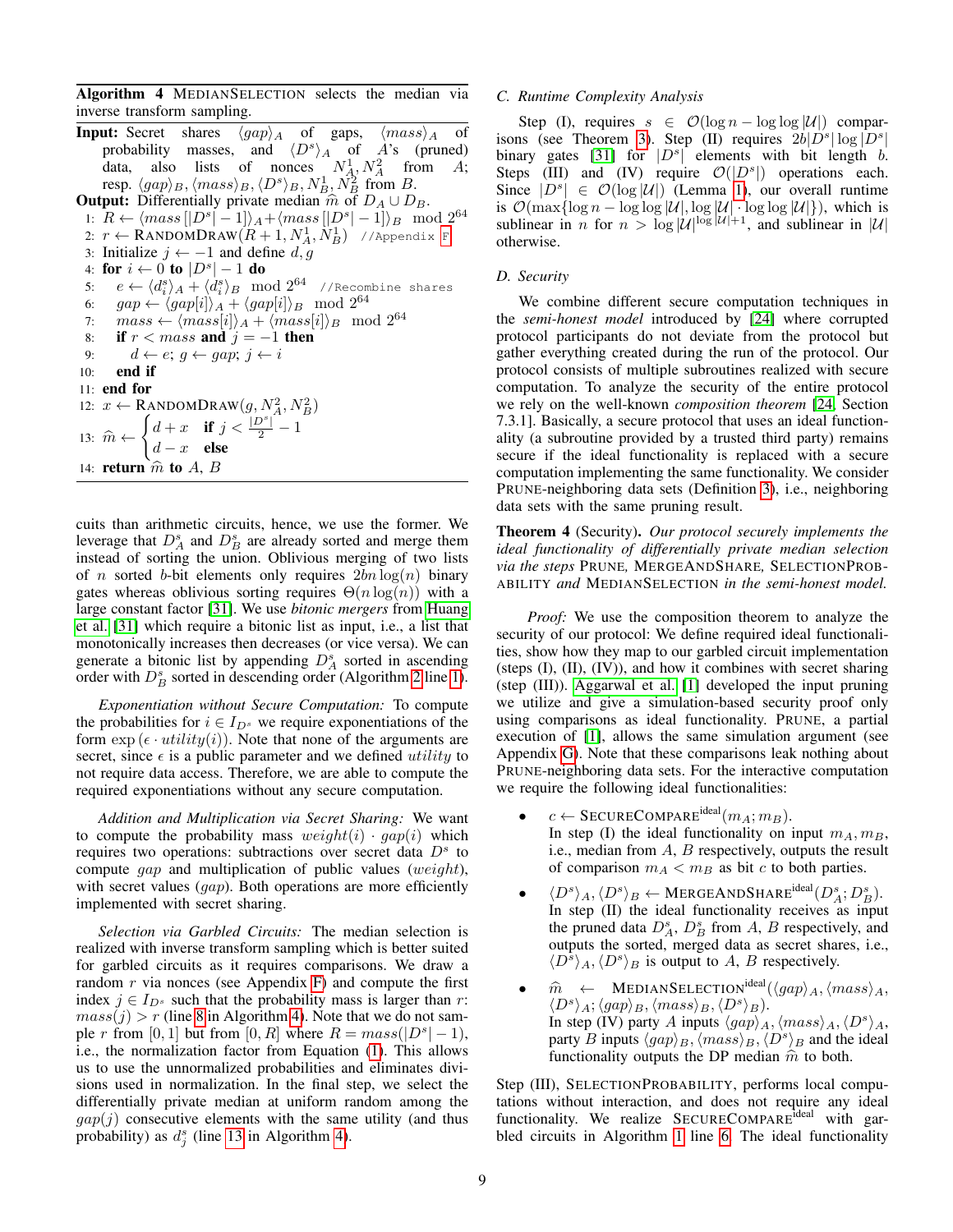MERGEANDSHARE<sup>ideal</sup>, from merging step (II), is implemented as MERGEANDSHARE in Algorithm [2](#page-7-5) with garbled circuits. Note that A provides the randomness for the secret sharing, i.e.,  $\langle D^s \rangle_A$  as additional input which is not required by the ideal functionality. Garbled circuits are also used in the selection step  $(IV)$ , where MEDIANSELECTION<sup>ideal</sup> is implemented as MEDIANSELECTION in Algorithm [4.](#page-8-2) Additionally, to the input mentioned for the ideal functionality, the parties also provide nonces as a source of randomness. We rely on the established security proofs for garbled circuits in the semi-honest model provided by [Lindell and Pinkas](#page-14-18) [\[36\]](#page-14-18). Outputs of (II), (III) are intermediate states of our interactive computation. As noted in [\[24,](#page-13-8) Section 7.1.2.3] such state can be maintained securely among the computation parties in a secret sharing manner. For security proofs of secret sharing we refer to [\[46\]](#page-14-19) and for security proofs for converting between garbled circuits and secret sharing we refer to [\[14\]](#page-13-24). Altogether, the execution of PRUNE<sup>ideal</sup>, MERGEANDSHARE<sup>ideal</sup>, SELECTIONPROBABILITY, and MEDIANSELECTION<sup>ideal</sup> constitute the ideal functionality for differentially private median. Utilizing the composition theorem and [\[24,](#page-13-8) Section 7.1.2.3] we replace the ideal functionality with secure implementations PRUNE, MERGEANDSHARE, MEDIANSELECTION and secret share the intermediate states.  $\blacksquare$ 

# VI. EVALUATION

<span id="page-9-0"></span>Our implementation is written in C/C++ using the mixedprotocol framework *ABY* developed by [Demmler et al.](#page-13-24) [\[14\]](#page-13-24). We chose ABY as it supports secure two-party computation based on arithmetic sharing and Yao's garbled circuits and provides efficient conversion between them. We implemented two versions of our protocol – GC, with garbled circuits, and  $GC + SS$ , with garbled circuits as well as secret sharing – to show that using a mixed-protocol, which requires additional conversion between the schemes, is still more efficient than only utilizing garbled circuits. For evaluation we used the Open Payments 2017 data set from the Centers for Medicare & Medicaid Services (CMS) [\[11\]](#page-13-5). The CMS collects all payments made to physicians from drug or medical device manufacturers as required by the Physician Payments Sunshine Act. We evaluated different numbers of remaining elements after pruning (i.e., different sizes of  $D<sup>s</sup>$ ) which is inversely proportional to the privacy parameter  $\epsilon$  as the number of pruning steps depends on it (see Theorem [3\)](#page-6-4). We used an accuracy value of 0.9999 to determine the number of pruning steps. We ran the evaluation on AWS t2.medium instances with 2GB RAM and 4 vCPUs (where vCPU count roughly translates to thread count). As garbled circuits and pruning are interactive protocols they are influenced by network delay and bandwidth, therefore, we evaluated our protocol in real networks between different AWS regions with round trip times (RTT) of none (LAN), 12 ms (Ohio–N. Virginia), 25 ms (Ohio–Canada), and 100 ms (Ohio–Frankfurt), with bandwidths of 1 GBits/s, 430 MBits/s, 160 MBits/s and 100 MBits/s respectively.

#### *A. Runtime*

We evaluated the runtime of  $GC$  and  $GC + SS$ , which includes setup time (OT extensions, garbling) and online time in seconds (or milliseconds in the LAN setting). The runtime evaluations with increasing delays and decreasing bandwidths

<span id="page-9-4"></span>

<span id="page-9-3"></span>Fig. 4. Runtime without network delay and 1 GBits/s bandwidth (LAN).

<span id="page-9-6"></span><span id="page-9-1"></span>

<span id="page-9-5"></span>Fig. 5. Runtime for ∼12 ms RTT, ∼430 MBits/s (Ohio and N. Virginia).



<span id="page-9-8"></span><span id="page-9-7"></span>Fig. 6. Runtime for ∼25 ms RTT, ∼160 MBits/s (Ohio and Canada).



<span id="page-9-9"></span><span id="page-9-2"></span>Fig. 7. Runtime for ∼100 ms RTT, ∼100 MBits/s (Ohio and Frankfurt).

are presented in Fig. [4–](#page-9-1)[7.](#page-9-2) In each figure we plotted different data set sizes  $|D_A| = |D_B| = |D|/2 \in \{10^3, 10^4, 10^5, 10^6\}$ to show that our protocol scales with increasingly larger data sets. The runtime is the median of 20 runs and the  $25<sup>th</sup>$ as well as 75th-percentile are indicated with brackets. The runtime plots for  $GC$  and  $GC + SS$  have the same scale (and are grouped side-by-side) to allow for an easier comparison between the two. The advantage of  $GC + SS$  over  $GC$  is most obvious in the LAN setting, where the runtime for  $GC + SS$ , see Fig. [4b,](#page-9-3) is always below that of GC, see Fig. [4a.](#page-9-4) The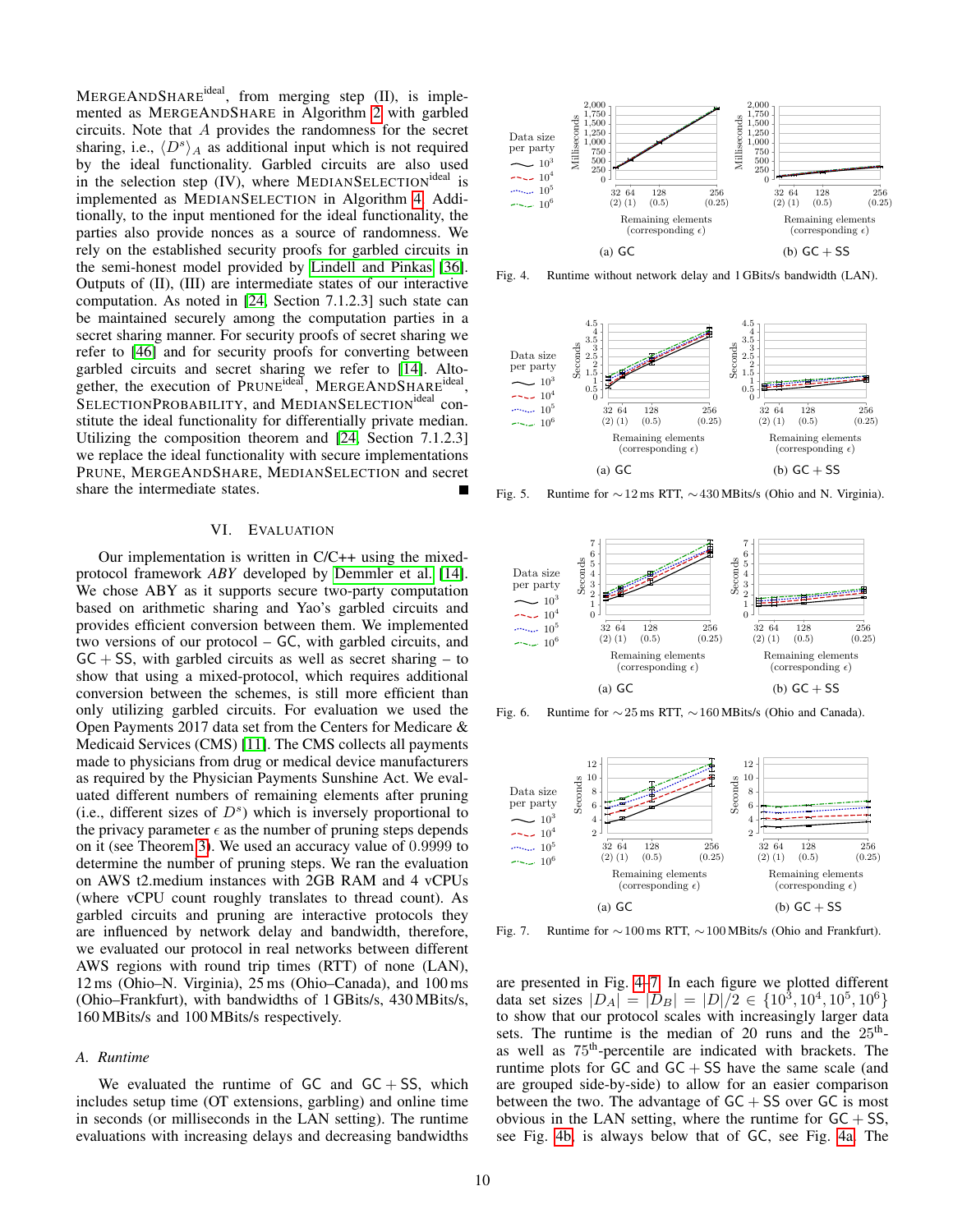| Index                        |                                                                      |           |   |
|------------------------------|----------------------------------------------------------------------|-----------|---|
| $D_B$                        | $d_{i-1}$                                                            |           |   |
| $D_B \setminus \{x\} \cdots$ |                                                                      | $d_{i+2}$ | . |
|                              | $D_B \cup \{x\} \cup \{[d_{j-3}, d_{j-2}]\,\  [d_{j-2}, d_{j-1}]\}\$ | $d_{i-1}$ |   |

<span id="page-10-0"></span>Fig. 8. Neighbors of  $D_B$  in relation to comparison index j used by PRUNE (values highlighted in gray). Neighbors are  $D_B$  with a value  $x \in D_B$  removed or  $x \in U$  added, illustrated for  $x < d_i$ . All data sets are sorted.

same is true for modest network delay as can be seen by comparing Fig. [5b](#page-9-5) with Fig. [5a.](#page-9-6) For network delay of up to 100 ms with 100 MBits/s bandwidth  $GC + SS$  is still faster than GC but less so for 32 remaining elements ( $\epsilon = 2$ ), as shown in Fig. [6](#page-9-7) and [7.](#page-9-2) The reason for  $GC + SS$  being not much faster is the increased number of interactive pruning steps required to reach this number of remaining elements. Also, the number of additional garbled circuits to go from  $GC + SS$  to  $GC$  is smaller for few remaining elements (see Fig. [10a\)](#page-11-1), so that the pruning has more impact. Even for millions of records  $GC + SS$  has a runtime of less than 2.6 seconds with 25 ms network delay (Fig. [6b\)](#page-9-8) and less than 7 seconds for 100 ms delay (Fig. [7b\)](#page-9-9).

# *B.* PRUNE*-neighboring*

Recall, PRUNE compares the *sorted, padded* data  $D_A$ ,  $D_B$ at some fixed index  $j$  in each pruning step, and a neighbor is  $D_B$  with an element x removed or added. As Fig. [8](#page-10-0) illustrates, comparing a neighbor at index  $j$  is similar to using the original  $D$  at an adjacent index. Thus, neighbors are likely PRUNEneighbors when the data contains multiple duplicates or is dense (no large gaps between values) and less so for sparse, unique data. In more detail, we first consider  $x < d_j$  where  $d_j$ denotes the value of  $D_B$  at index j. Let the data be padded to some fixed size. Then, removing x from  $D<sub>B</sub>$  "shifts" values larger than  $x$  to the left whereas adding  $x$  can shift smaller values to the right in the sorted data. Removing  $x \in D_B$ leads to a single shift left, i.e., PRUNE uses  $d_{i+1}$  instead of  $d_j$ . For addition at most two right shifts can occur as we now have to consider  $x \in \mathcal{U}$  instead of  $x \in D_B$ . Adding  $x \in [d_{j-2}, d_{j-1}]$  places it at index j in the sorted neighbor. Thus, in the worst-case for addition, PRUNE uses  $d_{j-2}$  instead of  $d_j$ . Note that adding/removing  $x \geq d_j$  affects only positions larger than  $j$ , and all such neighbors are PRUNE-neighbors for this index. Also, if the original comparison (of  $D_A$ ,  $D_B$  at j) is true, then removing  $x < d_j$  produces the same result in PRUNE (neighbor has an even larger value at  $j$ ). Likewise if it is false and we add  $x$ . To empirically verify that PRUNEneighboring (Definition [3\)](#page-3-2) is not too restrictive we evaluated multiple columns from real-world data sets [\[11,](#page-13-5) [33,](#page-13-6) [51,](#page-14-1) [54\]](#page-14-2), and found that all neighbors are also PRUNE-neighbors. To illustrate our evaluation methodology one can imagine the neighboring definition in differential privacy (DP) as a graph. Each database is a vertex and if two data sets are neighbors they are connected by an edge. The common neighboring definition in DP (adding/removing one element) results in a graph. PRUNE-neighboring is a restriction on that graph in the sense that it removes certain edges, similar constraints on the input databases are considered in [\[4,](#page-13-25) [28\]](#page-13-4). Any neighboring database considered in our IND-CDP-2PC security definition must be in a connected component of the neighboring graph

<span id="page-10-1"></span>TABLE II. MINIMUM CHANGES (WORST-CASE) IN  $D_B$  to sample a NEIGHBOR THAT IS NOT A PRUNE-NEIGHBOR W.R.T.  $D_A$ . EVALUATED FOR 52 000 NEIGHBORS (ALL COMBINATIONS OF UP TO 50 REMOVALS AND 50 ADDITIONS WITH 20 SAMPLES PER COMBINATION). EACH ROW SHOWS THE MINIMUM CHANGES FOR  $\epsilon = 1 \, | \, \epsilon = 2$  and  $100$  indicates none WERE FOUND FOR UP TO 100 CHANGES.

| $D_B$<br>$D_A$    | Wages<br>[51] | Trans-<br>actions<br>1541 | <b>Times</b><br>[54]              | Pay-<br>ments<br>[11] | Weights<br>[33] | Ouan-<br>tities<br>[33] |
|-------------------|---------------|---------------------------|-----------------------------------|-----------------------|-----------------|-------------------------|
| Wages [51]        | 100 18        | 100 14                    | 12   12                           | 22   22               | 100 12          | 46 21                   |
| Transactions [54] | 65   65       | 8   8                     | $100$   20                        | 37   30               | 36 36           | 23   23                 |
| <i>Times</i> [54] | $100$   22    | 33   18                   | 6<br>6                            | 100 13                | $100$   21      | 25 25                   |
| Payments [11]     | 28 28         | 100 11                    | $\frac{2}{100}$   $\frac{2}{100}$ | 6 6                   | 100141          | $\frac{>}{100}$   13    |
| Weights [33]      | 100 43        | 34   33                   | $\overline{4}$<br>4               | 33   33               | 100 21          | 48   19                 |
| Ouantities [33]   | 30 30         | $100$   25                | $\frac{2}{100}$<br>12             | $100$   9             | 14 14           | 14 14                   |

where all nodes have the same output of the PRUNE-function. The result of the PRUNE steps in our protocol determines the connected component the other party's database is DP in. In that sense DP with PRUNE-neighboring cannot be violated by any adversary. Any choice of inputs by party A will lead to one (but different) connected component for the DP of B's database, i.e., B's database will always remain differentially private. We empirically showed that PRUNE-neighboring is not too restrictive, i.e., it does not remove too many edges and make the resulting connected component too small. We sampled edges from the neighboring graph resulting from the common definition on real-world data sets [\[11,](#page-13-5) [33,](#page-13-6) [51,](#page-14-1) [54\]](#page-14-2) using the following method: Given a real-world database for B, an element to be added or removed chosen by A (note that A must choose before knowing the result), and a step in the protocol does there exist any neighbor for  $B$ 's database that is excluded by the PRUNE-neighboring definition. For up to 16 consecutive pruning steps (the maximum according to Theorem [3](#page-6-4) for our highest evaluated parameters  $\epsilon = 2$ , and accuracy of 0.9999), we found none. Given that the connectivity in the neighboring graph is high, this implies that the connected component is expected to remain large.

*Group privacy* extends the neighboring definition from including (or excluding) a single value to multiple values. Therefore, to quantify group privacy we consider *multiple* changes and provide a worst-case analysis for PRUNE-neighboring: Table [II](#page-10-1) shows the *minimum* changes required to produce a neighbor that is not also a PRUNE-neighbor<sup>[9](#page-10-2)</sup>. We evaluated 52 000 neighbors (all combinations of up to 50 removals and 50 additions with 20 samples per combination) for each of the 36 ways to distribute the data between two parties (6 data sets from [\[11,](#page-13-5) [33,](#page-13-6) [51,](#page-14-1) [54\]](#page-14-2) distributed between 2 parties). PRUNE-neighboring provides only limited group privacy for the largest number of pruning steps ( $\epsilon = 2$ ). However, for our strongest privacy guarantee  $\epsilon = 0.25$  we found changes leading to violations in only 2 from 36 data set combinations, requiring at least 12 changes. Note that this is a worst-case analysis, and an average-case is provided in Appendix [H.](#page-16-1) Also, sequential composition is still supported as the result of our protocol is the median selected by the exponential mechanism which can be used as input for another (DP) mechanism. (Parallel composition, running our protocol on multiple subsets of the data at once, outputs multiple median values of these subsets.)

<span id="page-10-2"></span><sup>&</sup>lt;sup>9</sup>Some values are the same for  $\epsilon \in \{1,2\}$  as we only report the minimum number of changes over all pruning steps.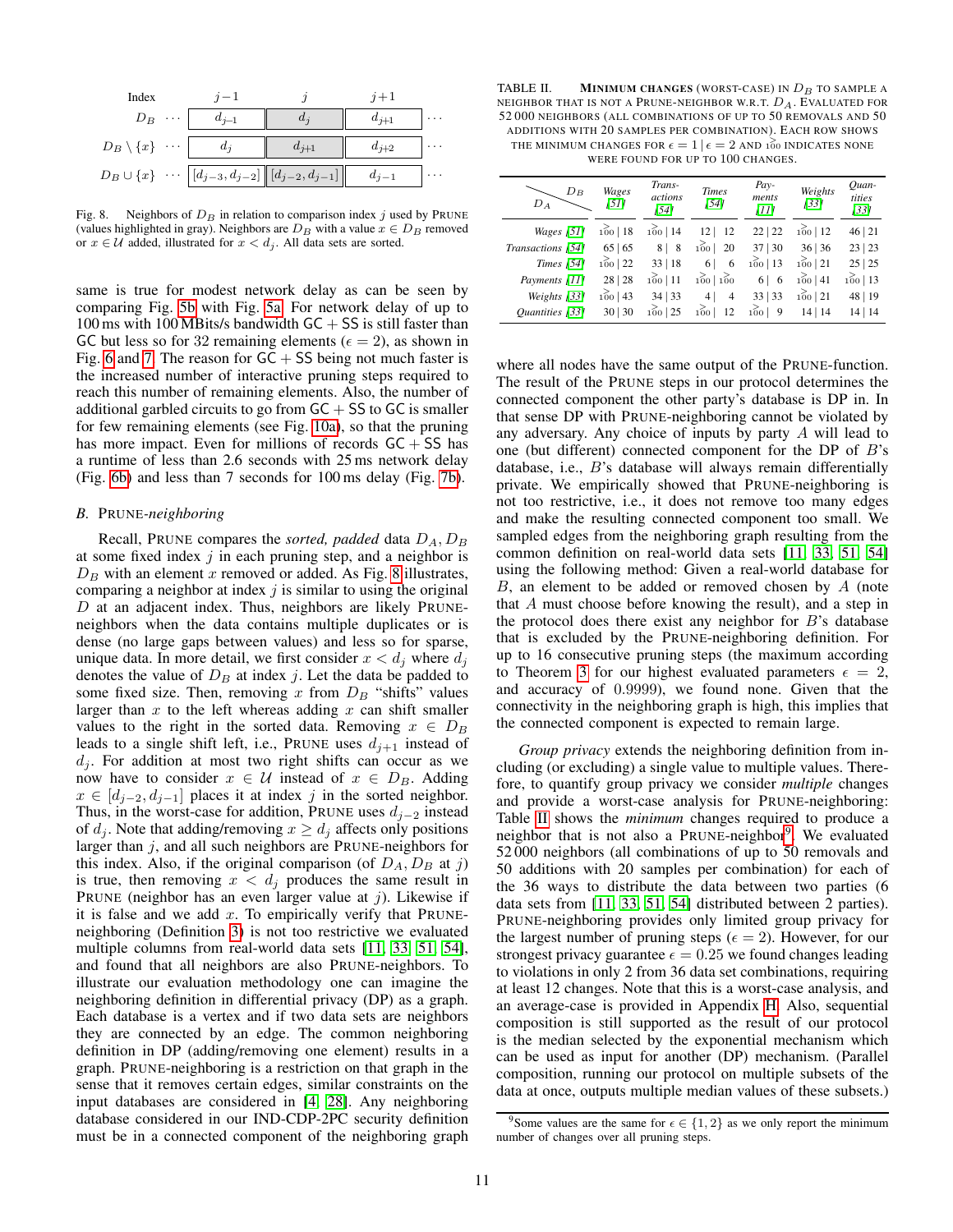

(a) Credit card data [\[54\]](#page-14-2), first  $10^5$ payment records in Cents. (b) Walmart supply chain data [\[33\]](#page-13-6), 175k shipment weights as integers.

Fig. 9. Absolute error averaged over 100 runs with and without pruning.

#### *C. Precision & Absolute Error*

Our implementation uses fixed-point numbers (see Section [III\)](#page-2-0). As probabilities are floating point numbers we evaluated the loss of decimal precision of our secure implementation compared to a floating point operation with access to unprotected data [\[11\]](#page-13-5). For the maximum evaluated number of remaining elements, i.e., 256 (corresponding to  $\epsilon = 0.25$ ), the difference for all elements combined was less than 6.5·10<sup>−</sup><sup>15</sup> .

Pruning preserves the elements closest to the median and the absolute error compared to the original data is small. We evaluated the absolute error, i.e., actual median versus DP median, for the exponential mechanism on original data and pruned data: Fig. [9](#page-11-2) shows the average over 100 runs, where brackets indicate the 95% confidence interval. Before pruning the data was randomly split between both parties. Our evaluation shows the absolute error decreases by 3% on average over all evaluated  $\epsilon \in \{0.1, 0.25, 0.5\}$ . However, this is within the margin of error, since the confidence intervals for pruned data overlap with original data's confidence intervals.

### *D. Circuit size & Communication*

We only report circuit size and communication for  $10^6$ records as smaller data sizes (i.e., fewer pruning steps) do not noticeably reduce the numbers (recall, a pruning step consists of a single comparison). The number of garbled gates for GC and  $GC + SS$  depends on the number of remaining elements and is visualized in Fig. [10a.](#page-11-1) GC requires an order of magnitude more gates as  $GC + SS$  since  $GC$  requires larger circuits for arithmetic operations whereas  $GC + SS$  avoids the need for this additional circuit complexity. The communication cost, measured in megabytes per number of remaining elements, can be found in Fig. [10b.](#page-11-3) We do not distinguish between (precomputed) setup and online phase and present the total number of megabytes sent. Whereas GC sends about 15 megabytes for 64 remaining elements ( $\epsilon = 1$ ), GC + SS requires less than that even for 256 remaining elements ( $\epsilon = 0.25$ ) as fewer gates have to be garbled and evaluated.

#### *E. Comparison to Related Work*

[Pettai and Laud](#page-14-4) [\[44\]](#page-14-4) compute differentially private analytics on distributed data via secret sharing for three parties, whereas we optimize our protocol for rank-based statistics of two parties and also use garbled circuits.<sup>[10](#page-11-4)</sup> Both parties

<span id="page-11-1"></span>

<span id="page-11-2"></span>Fig. 10. Circuit size and communication for  $GC$  vs.  $GC + SS$ .

<span id="page-11-5"></span><span id="page-11-3"></span>

Fig. 11. Runtime of GC + SS ( $\sim$ 25 ms RTT and  $\sim$ 160 MBits/s, 256 remaining elements,  $\epsilon = 0.25$ ) vs. [Pettai and Laud](#page-14-4) [\[44\]](#page-14-4) (LAN).

learn the PRUNE-neighborhood (for large data sets requiring pruning), but the median output can be shared (or output to only a single party) and processed further. [Pettai and Laud](#page-14-4) evaluated their median computation with 48GB RAM and a 12-core 3GHz CPU in a LAN. We, on the other hand, used a comparatively modest setup (t2.medium instances with 2GB RAM, 4vCPUs) and evaluated in multiple WANs. A comparison of our protocol (with ∼25 ms delay, ∼160 MBits/s) and [\[44\]](#page-14-4) (in a LAN) is visualized in Fig. [11.](#page-11-5) Their median computation requires  $34.5$  seconds for  $10^6$  elements in a LAN. Our protocol runs in less than 2.6 seconds with twice as many elements even with network delay and restricted bandwidth.

#### VII. RELATED WORK

<span id="page-11-0"></span>We describe related work combining secure computation with differential privacy, outline alternatives to reduce the size of the data universe, and discuss other work that computes the differentially private (DP) median.

*Secure Computation and DP:* [Dwork et al.](#page-13-16) [\[19\]](#page-13-16) first mentioned that differential privacy combines well with secure computation. E.g., secure computation of DP sums is easily achieved via additive noise (see [\[25\]](#page-13-17) for an overview). It was shown in [\[26\]](#page-13-27) that some distributed DP protocols (e.g., XOR computation) can only achieve optimal accuracy when combined with secure computation. We utilize the iterative pruning from [Aggarwal et al.](#page-13-0) [\[1\]](#page-13-0) as it is a basis for more efficient secure computation protocols as shown in [\[49\]](#page-14-20). (Not all protocols can utilize this approach, e.g., it is not applicable when only one party learns the output [\[10\]](#page-13-28)). [Naor et al.](#page-14-21) [\[42\]](#page-14-21) use secure two-party computation to find differentially private heavy hitters (e.g., to blacklist frequently used passwords) in the local model. They also consider malicious adversaries that try to skew the frequency. We, on the other hand, simulate the more accurate central model in the local model to find the DP median in the semi-honest model. For functions that are not

<span id="page-11-4"></span><sup>&</sup>lt;sup>10</sup>Note that 3-party computation on secret shares are usually faster than cryptographic 2-party computations [\[2\]](#page-13-26).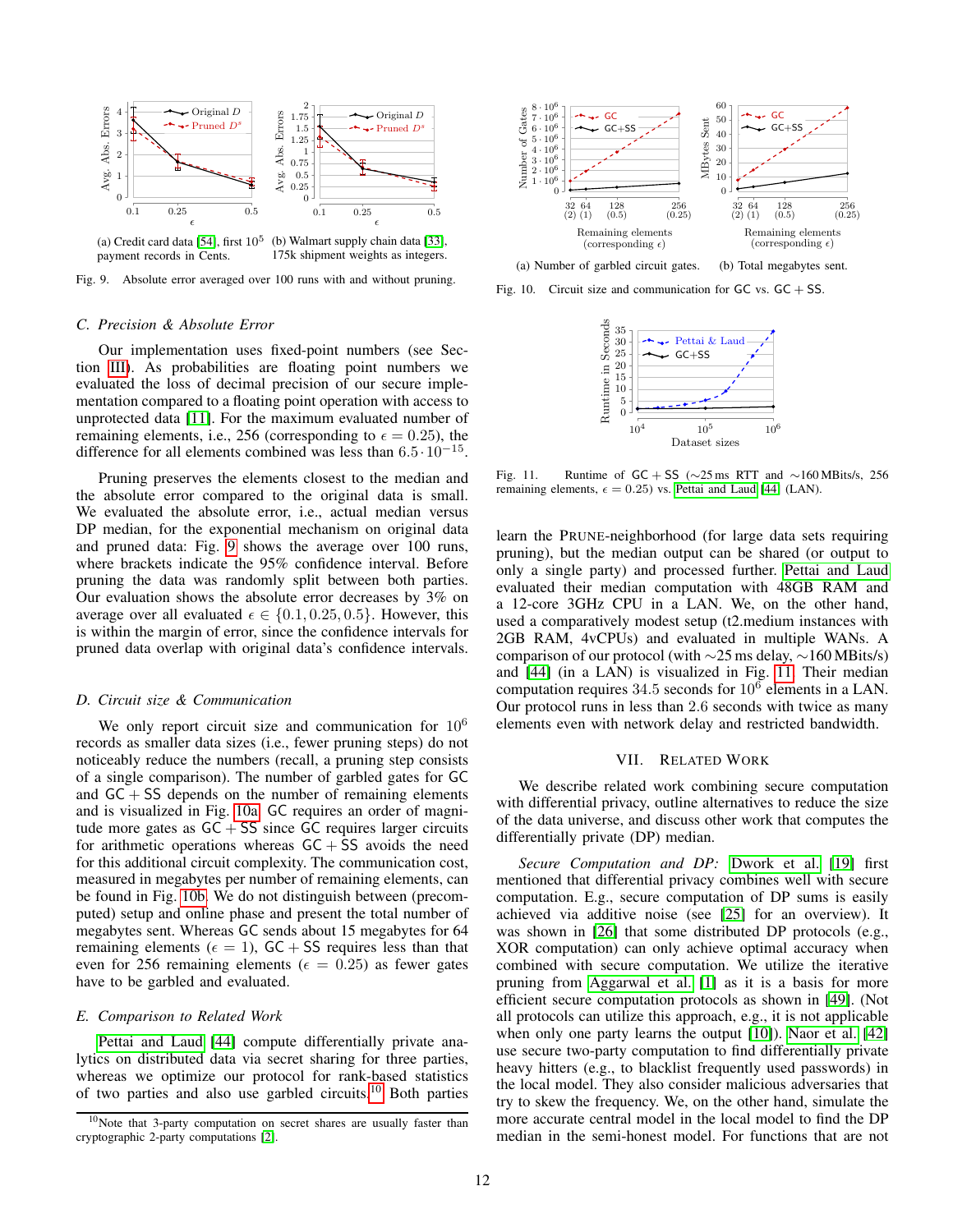robust to potentially large noise, e.g., the median, a specific value from a data universe, the exponential mechanism, developed by [McSherry and Talwar](#page-14-3) [\[39\]](#page-14-3), is the better choice [\[35\]](#page-14-11). The exponential mechanism defines a probability distribution over all possible output values. [Eigner et al.](#page-13-29) [\[21\]](#page-13-29) implement the exponential mechanism in secure multiparty computation for semi-honest and malicious parties. However, they are linear in the size of the data universe: 3 semi-honest parties require 42.3 seconds to sample a universe of size 5 in a LAN on a machine with 32GB RAM and 3.2GHz. Our protocol is sublinear in the size of the data universe, requiring less than 500 milliseconds for millions of elements in a LAN with less powerful hardware (see Fig. [4b\)](#page-9-3). Efficiently sampling the distribution defined by the exponential mechanism is non-trivial [\[18\]](#page-13-7), thus, a reduction of the sampling space is considered by [\[6,](#page-13-30) [27,](#page-13-23) [35,](#page-14-11) [44\]](#page-14-4).

*Pruning and Reduction:* [Gupta et al.](#page-13-23) [\[27\]](#page-13-23) suggest pruning the set of outputs for combinatorial problems from exponential to polynomial size and sample it with the exponential mechanism. We follow a different approach based on [\[1\]](#page-13-0). Another technique divides  $U$  into equal-sized ranges, selects a range with the exponential mechanism and samples a range element at uniform random [\[35\]](#page-14-11). However, any element in the selected range is equally likely to be output independent of its utility. Our protocol samples the median only among elements with the same utility which is exponentially more likely to select elements closer to the actual median. [Pettai and](#page-14-4) [Laud](#page-14-4) [\[44\]](#page-14-4) define algorithms for privacy-preserving analytics. They securely compute the DP median with three parties but chose not to optimize their computation for the exponential mechanism and instead use the sample-and-aggregate mechanism [\[43\]](#page-14-5). The sample-and-aggregate mechanism divides the output in multiple equal-sized ranges, selects from each range the element closest to the median and returns a noisy average of these elements. However, the exponential mechanism, which we securely implement for the median utility function, selects an actual universe element and not a noisy approximation. The authors of [\[44\]](#page-14-4) also apply input pruning and replace half of the excluded values with a small (resp. large) constant. They mention that this does not always preserve the median. [Blocki](#page-13-30) [et al.](#page-13-30) [\[6\]](#page-13-30) use a relaxed exponential mechanism to sample a DP password frequency list in the central model. They allow a negligible error  $\delta$ , i.e., they only sample the exponential mechanism correctly with probability  $1 - \delta$ , which improves sampling from (potentially) exponential time to  $\mathcal{O}(|D|^{1.5}/\epsilon)$ . However, they require full access to the data  $D$  in clear.

*Differentially Private Median:* As mentioned above, [Pettai](#page-14-4) [and Laud](#page-14-4) [\[44\]](#page-14-4) also securely compute the DP median. Their work is more general, supporting multiple DP statistics over secret-shared data, whereas we optimized our protocol for rank-based DP statistics (e.g.,  $p<sup>th</sup>$ -percentile, median) in a two-party setting without powerful hardware. Their protocol requires 34.5 seconds for a data size of  $10^6$  in a LAN [\[44,](#page-14-4) Fig. 1] whereas our protocol runs in less than 500 ms with twice as many elements in a LAN (Fig. [4b\)](#page-9-3) and is still 13 times faster in a WAN as [\[44\]](#page-14-4) in a LAN (Fig. [11\)](#page-11-5). Median computation has also been considered in the DP query framework PINQ, developed by [McSherry](#page-14-22) [\[40\]](#page-14-22), which requires a trusted third party. Smooth sensitivity, presented in [\[43\]](#page-14-5), analyzes the data to provide instance-specific additive noise. Yet, when smooth sensitivity is high, it still provides less accuracy than the exponential mechanism (see Section [II\)](#page-1-0). Also, computing the exact sensitivity itself is not trivial and requires access to the entire, sensitive data set. Another approach from [Dwork and Lei](#page-13-31) [\[17\]](#page-13-31) considers the statistical setting, where data are actually i.i.d. samples from a distribution. Their approach requires additive noise proportional to the scale of the data (approximated via interquartile range), i.e., potentially large noise, whereas our result is independent of the scale. [Smith et al.](#page-14-10) [\[50\]](#page-14-10) compute the DP median in the local model and achieve optimal error bounds without relying on secure computation and even avoid interaction; however, the local model's accuracy is limited compared to the central the local model is accuracy is limited compared to the central model  $(\Omega(\sqrt{n})$  vs.  $\mathcal{O}(1)$  for *n* parties [\[30\]](#page-13-15)). They approximate for each party the count of elements in all subintervals of a range, structured as nodes in a tree. A server combines these noisy counts to learn the DP median. [Hsu et al.](#page-13-15) [\[30\]](#page-13-15) consider approximate counts for heavy hitters and say an algorithm is  $\alpha$ accurate if the returned universe element occurs with frequency that differs at most by an additive  $\alpha$  from the true heavy hitter. They show that the lower bound for accuracy in the local They show that the lower bound for accuracy in the local model (the setting of [\[50\]](#page-14-10)) is  $\Omega(\sqrt{n})$  for *n* parties, whereas the central model, which we simulate via secure computation of the exponential mechanism, can achieve  $\mathcal{O}(1)$  accuracy. The authors of [\[50\]](#page-14-10) note that *general* techniques combining secure computation and differential privacy suffer from bandwidth and liveness constraints, rendering them impractical for large data sets. Our protocol shows that *specially crafted* protocols, combining different techniques and optimizations, achieve performance numbers suitable for practical applications.

# VIII. CONCLUSION

<span id="page-12-0"></span>We presented a protocol for secure differentially private median computation on private data sets from two parties with a runtime sublinear in the size of the data universe. Our protocol implements the exponential mechanism as in the local model using a distributed, secure computation protocol to achieve accuracy as in the central model without trusting a third party. For the median the exponential mechanism provides the best utility vs. privacy trade-off for low  $\epsilon$  compared to additive noise (see Section [II\)](#page-1-0). The output is selected with an exponential bias towards elements close to the median while providing differential privacy for the individuals contained in the sensitive data. We note that our protocol can be easily extended to compute differentially private rank-based statistics such as  $p<sup>th</sup>$ -percentile and interquartile range. Our experiments evaluate real-world delay and bandwidth, unlike related work [\[44\]](#page-14-4), which we still outperform by at least a factor of 13 (with 25 ms delay and less powerful hardware) by utilizing secret sharing as well as garbled circuits for their respective advantages. We optimize our protocol by computing as little as possible using cryptographic protocols and by applying dynamic programming with a static, i.e., data-independent, access pattern, yielding lower complexity of the secure computation circuit. Our comprehensive evaluation with a large real-world payment data set [\[11\]](#page-13-5) achieves the same high accuracy as in the central model and a practical runtime of less than 7 seconds for millions of records in real-world WANs.

# ACKNOWLEDGEMENT

This work has received funding from the European Union's Horizon 2020 research and innovation programme under grant agreement No 825333 (MOSAICrOWN).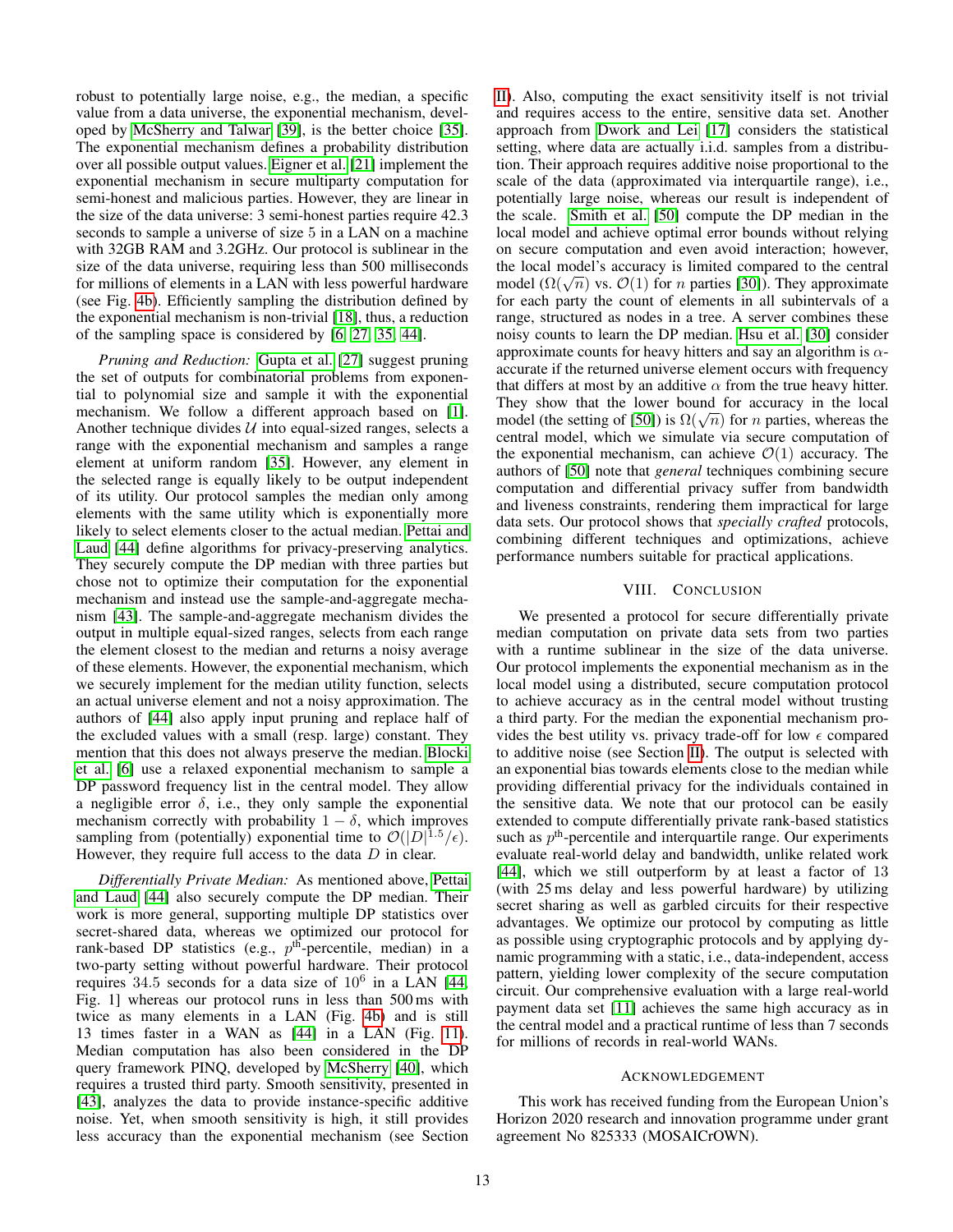#### **REFERENCES**

- <span id="page-13-0"></span>[1] G. Aggarwal, N. Mishra, and B. Pinkas, "Secure computation of the median (and other elements of specified ranks)," *Journal of cryptology*, 2010.
- <span id="page-13-26"></span>[2] D. W. Archer, D. Bogdanov, B. Pinkas, and P. Pullonen, "Maturity and performance of programmable secure computation," *IEEE security & privacy*, 2016.
- <span id="page-13-32"></span>[3] M. Bellare, V. T. Hoang, and P. Rogaway, "Foundations of garbled circuits," in *Proceedings of the annual ACM conference on Computer and Communications Security*, ser. CCS, 2012.
- <span id="page-13-25"></span>[4] A. J. Biega, R. Saha Roy, and G. Weikum, "Privacy through solidarity: A user-utility-preserving framework to counter profiling," in *Proceedings of the International ACM SIGIR Conference on Research and Development in Information Retrieval*, 2017.
- <span id="page-13-13"></span>[5] A. Bittau, U. Erlingsson, P. Maniatis, I. Mironov, A. Raghunathan, D. Lie, M. Rudominer, U. Kode, J. Tinnes, and B. Seefeld, "Prochlo: Strong privacy for analytics in the crowd," in *Proceedings of the Symposium on Operating Systems Principles*, ser. SOSP, 2017.
- <span id="page-13-30"></span>[6] J. Blocki, A. Datta, and J. Bonneau, "Differentially private password frequency lists." in *Network and Distributed Systems Security Symposium*, ser. NDSS, 2016.
- <span id="page-13-9"></span>[7] Bloomberg News. (2018) Google and mastercard cut a secret ad deal to track retail sales. [Online]. Available: [https://www.bloomberg.com/news/articles/2018-08-](https://www.bloomberg.com/news/articles/2018-08-30/google-and-mastercard-cut-a-secret-ad-deal-to-track-retail-sales) [30/google-and-mastercard-cut-a-secret-ad-deal-to-track](https://www.bloomberg.com/news/articles/2018-08-30/google-and-mastercard-cut-a-secret-ad-deal-to-track-retail-sales)[retail-sales](https://www.bloomberg.com/news/articles/2018-08-30/google-and-mastercard-cut-a-secret-ad-deal-to-track-retail-sales)
- <span id="page-13-11"></span>[8] D. Bogdanov, M. Jõemets, S. Siim, and M. Vaht, "How the estonian tax and customs board evaluated a tax fraud detection system based on secure multi-party computation," in *International Conference on Financial Cryptography and Data Security*, ser. FC.
- <span id="page-13-12"></span>[9] D. Bogdanov, L. Kamm, B. Kubo, R. Rebane, V. Sokk, and R. Talviste, "Students and taxes: a privacy-preserving study using secure computation," 2016.
- <span id="page-13-28"></span>[10] E. Boyle, Y. Ishai, and A. Polychroniadou, "Limits of practical sublinear secure computation," in *Annual International Cryptology Conference*, 2018.
- <span id="page-13-5"></span>[11] Centers for Medicare & Medicaid Services. (2017) Complete 2017 program year open payments dataset. [Online]. Available: [https://www.cms.gov/OpenPayments/Explore](https://www.cms.gov/OpenPayments/Explore-the-Data/Dataset-Downloads.html)[the-Data/Dataset-Downloads.html](https://www.cms.gov/OpenPayments/Explore-the-Data/Dataset-Downloads.html)
- <span id="page-13-14"></span>[12] A. Cheu, A. Smith, J. Ullman, D. Zeber, and M. Zhilyaev, "Distributed differential privacy via shuffling," in *Annual International Conference on the Theory and Applications of Cryptographic Techniques*, ser. EUROCRYPT, 2019.
- <span id="page-13-1"></span>[13] R. A. DeMillo, D. Dobkin, and R. J. Lipton, "Even data bases that lie can be compromised," *IEEE Transactions on Software Engineering*, 1978.
- <span id="page-13-24"></span>[14] D. Demmler, T. Schneider, and M. Zohner, "Aby-a framework for efficient mixed-protocol secure two-party computation." in *Network and Distributed Systems Security Symposium*, ser. NDSS, 2015.
- <span id="page-13-18"></span>[15] B. Ding, J. Kulkarni, and S. Yekhanin, "Collecting telemetry data privately," in *Advances in Neural Information Processing Systems*, ser. NIPS, 2017.
- <span id="page-13-2"></span>[16] C. Dwork, "Differential privacy," in *International Colloquium on Automata, Languages, and Programming*, ser. ICALP, 2006.
- <span id="page-13-31"></span>[17] C. Dwork and J. Lei, "Differential privacy and robust statistics," in *Proceedings of the annual ACM symposium on Theory of Computing*, ser. STOC, 2009.
- <span id="page-13-7"></span>[18] C. Dwork and A. Roth, "The algorithmic foundations of differential privacy," *Foundations and Trends in Theoretical Computer Science*, 2014.
- <span id="page-13-16"></span>[19] C. Dwork, K. Kenthapadi, F. McSherry, I. Mironov, and M. Naor, "Our data, ourselves: Privacy via distributed noise generation." in *Annual International Conference on the Theory and Applications of Cryptographic Techniques*, ser. EUROCRYPT, 2006.
- <span id="page-13-3"></span>[20] C. Dwork, F. McSherry, K. Nissim, and A. Smith, "Calibrating noise to sensitivity in private data analysis," in *Theory of Cryptography Conference*, ser. TCC, 2006.
- <span id="page-13-29"></span>[21] F. Eigner, A. Kate, M. Maffei, F. Pampaloni, and I. Pryvalov, "Differentially private data aggregation with optimal utility," in *Proceedings of the Annual Computer Security Applications Conference*, ser. ASAC, 2014.
- <span id="page-13-19"></span>[22] Ú. Erlingsson, V. Pihur, and A. Korolova, "Rappor: Randomized aggregatable privacy-preserving ordinal response," in *Proceedings of the annual ACM conference on computer and communications security*, ser. CCS, 2014.
- <span id="page-13-21"></span>[23] S. Even, O. Goldreich, and A. Lempel, "A randomized protocol for signing contracts," *Communications of the ACM*, 1985.
- <span id="page-13-8"></span>[24] O. Goldreich, *Foundations of Cryptography: Volume 2, Basic Applications*, 2009.
- <span id="page-13-17"></span>[25] S. Goryczka and L. Xiong, "A comprehensive comparison of multiparty secure additions with differential privacy," *IEEE Transactions on Dependable and Secure Computing*, 2017.
- <span id="page-13-27"></span>[26] V. Goyal, D. Khurana, I. Mironov, O. Pandey, and A. Sahai, "Do distributed differentially-private protocols require oblivious transfer?" in *Leibniz International Proceedings in Informatics*, ser. LIPIcs, 2016.
- <span id="page-13-23"></span>[27] A. Gupta, K. Ligett, F. McSherry, A. Roth, and K. Talwar, "Differentially private combinatorial optimization," in *Proceedings of the annual ACM SIAM symposium on Discrete Algorithms*, ser. SODA, 2010.
- <span id="page-13-4"></span>[28] X. He, A. Machanavajjhala, C. Flynn, and D. Srivastava, "Composing differential privacy and secure computation: A case study on scaling private record linkage," in *Proceedings of the annual ACM conference on Computer and Communications Security*, ser. CCS, 2017.
- <span id="page-13-20"></span>[29] N. Holohan, D. J. Leith, and O. Mason, "Optimal differentially private mechanisms for randomised response," *IEEE Transactions on Information Forensics and Security*, 2017.
- <span id="page-13-15"></span>[30] J. Hsu, S. Khanna, and A. Roth, "Distributed private heavy hitters," in *International Colloquium on Automata, Languages, and Programming*, ser. ICALP, 2012.
- <span id="page-13-22"></span>[31] Y. Huang, D. Evans, and J. Katz, "Private set intersection: Are garbled circuits better than custom protocols?" in *Network and Distributed Systems Security Symposium*, ser. NDSS, 2012.
- <span id="page-13-10"></span>[32] M. Ion, B. Kreuter, E. Nergiz, S. Patel, S. Saxena, K. Seth, D. Shanahan, and M. Yung, "Private intersectionsum protocol with applications to attributing aggregate ad conversions," Cryptology ePrint Archive, Report 2017/738, 2017, [https://eprint.iacr.org/2017/738.](https://eprint.iacr.org/2017/738)
- <span id="page-13-6"></span>[33] Kaggle.com, "Walmart supply chain: Import and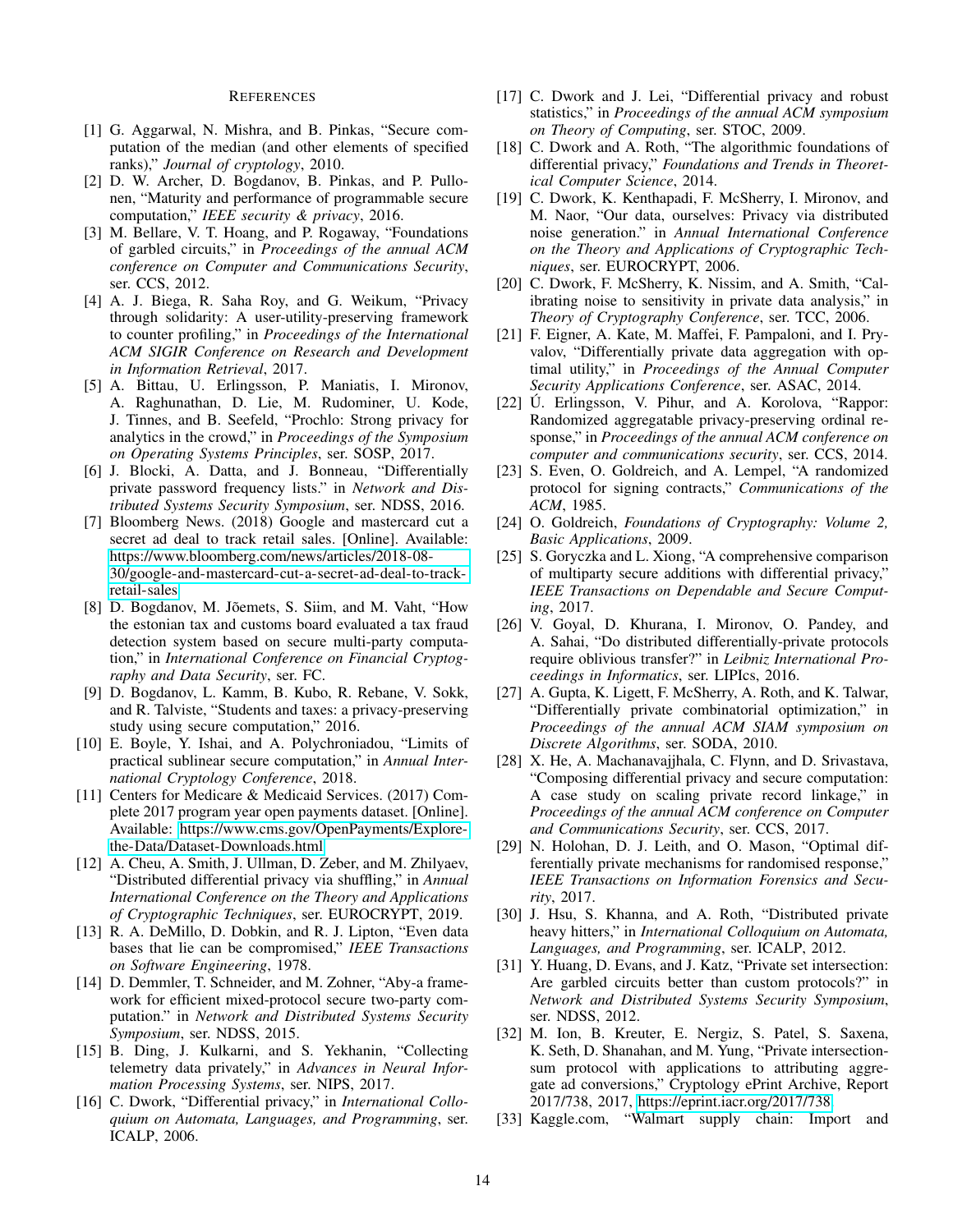shipment," [https://www.kaggle.com/sunilp/walmart](https://www.kaggle.com/sunilp/walmart-supply-chain-data/data)[supply-chain-data/data,](https://www.kaggle.com/sunilp/walmart-supply-chain-data/data) 2018, Retrieved: January 29, 2019.

- <span id="page-14-6"></span>[34] S. P. Kasiviswanathan, H. K. Lee, K. Nissim, S. Raskhodnikova, and A. Smith, "What can we learn privately?" *SIAM Journal on Computing*, 2011.
- <span id="page-14-11"></span>[35] N. Li, M. Lyu, D. Su, and W. Yang, "Differential privacy: From theory to practice," *Synthesis Lectures on Information Security, Privacy, & Trust*, 2016.
- <span id="page-14-18"></span>[36] Y. Lindell and B. Pinkas, "A proof of security of yao's protocol for two-party computation," *Journal of Cryptology*, 2009.
- <span id="page-14-23"></span>[37] D. Mazieres and D. Miller, "Source of arc4random.c." [Online]. Available: [https://opensource.apple.com/source/](https://opensource.apple.com/source/Libc/Libc-1158.50.2/gen/FreeBSD/arc4random.c) [Libc/Libc-1158.50.2/gen/FreeBSD/arc4random.c](https://opensource.apple.com/source/Libc/Libc-1158.50.2/gen/FreeBSD/arc4random.c)
- <span id="page-14-7"></span>[38] A. McGregor, I. Mironov, T. Pitassi, O. Reingold, K. Talwar, and S. Vadhan, "The limits of two-party differential privacy," in *Annual IEEE Symposium on Foundations of Computer Science*, ser. FOCS, 2010.
- <span id="page-14-3"></span>[39] F. McSherry and K. Talwar, "Mechanism design via differential privacy," in *Annual IEEE Symposium on Foundations of Computer Science*, ser. FOCS, 2007.
- <span id="page-14-22"></span>[40] F. D. McSherry, "Privacy integrated queries: an extensible platform for privacy-preserving data analysis," in *Proceedings of the annual ACM SIGMOD International Conference on Management of data*, ser. SIGMOD, 2009.
- <span id="page-14-14"></span>[41] I. Mironov, O. Pandey, O. Reingold, and S. Vadhan, "Computational differential privacy," in *Annual International Cryptology Conference*, 2009.
- <span id="page-14-21"></span>[42] M. Naor, B. Pinkas, and E. Ronen, "How to (not) share a password: Privacy preserving protocols for finding heavy hitters with adversarial behavior," in *Proceedings of the annual ACM conference on computer and communications security*, ser. CCS.
- <span id="page-14-5"></span>[43] K. Nissim, S. Raskhodnikova, and A. Smith, "Smooth sensitivity and sampling in private data analysis," in *Proceedings of the annual ACM symposium on Theory of Computing*, ser. STOC, 2007.
- <span id="page-14-4"></span>[44] M. Pettai and P. Laud, "Combining differential privacy and secure multiparty computation," in *Proceedings of the Annual Computer Security Applications Conference*, ser. ASAC, 2015.
- <span id="page-14-0"></span>[45] C. P. Pfleeger and S. L. Pfleeger, *Security in computing*, 2002.
- <span id="page-14-19"></span>[46] P. Pullonen, D. Bogdanov, and T. Schneider, "The design and implementation of a two-party protocol suite for sharemind 3," *CYBERNETICA Institute of Information Security, Tech. Rep.*, 2012.
- <span id="page-14-16"></span>[47] M. Rabin, "How to exchange secrets by oblivious transfer," *Technical Memo TR-81*, 1981.
- <span id="page-14-8"></span>[48] V. Rastogi and S. Nath, "Differentially private aggregation of distributed time-series with transformation and encryption," in *Proceedings of the annual ACM SIGMOD International Conference on Management of data*, ser. SIGMOD, 2010.
- <span id="page-14-20"></span>[49] A. Shelat and M. Venkitasubramaniam, "Secure computation from millionaire," in *International Conference on the Theory and Application of Cryptology and Information Security*, ser. ASIACRYPT, 2015.
- <span id="page-14-10"></span>[50] A. Smith, A. Thakurta, and J. Upadhyay, "Is interaction necessary for distributed private learning?" in *IEEE Symposium on Security and Privacy*, 2017.
- <span id="page-14-1"></span>[51] G. Sood, "California Public Salaries Data," 2018. [Online]. Available:<https://doi.org/10.7910/DVN/KA3TS8>
- <span id="page-14-9"></span>[52] H. Takabi, S. Koppikar, and S. T. Zargar, "Differentially private distributed data analysis," in *IEEE International Conference on Collaboration and Internet Computing*, ser. CIC, 2016.
- <span id="page-14-12"></span>[53] A. D. P. Team, "Learning with privacy at scale," 2017. [Online]. Available: [https://machinelearning.apple.com/](https://machinelearning.apple.com/2017/12/06/learning-with-privacy-at-scale.html) [2017/12/06/learning-with-privacy-at-scale.html](https://machinelearning.apple.com/2017/12/06/learning-with-privacy-at-scale.html)
- <span id="page-14-2"></span>[54] M. L. G. ULB. (2018) Credit card fraud detection. [Online]. Available: [https://www.kaggle.com/mlg-ulb/](https://www.kaggle.com/mlg-ulb/creditcardfraud/data) [creditcardfraud/data](https://www.kaggle.com/mlg-ulb/creditcardfraud/data)
- <span id="page-14-13"></span>[55] WWDC 2016, "Engineering privacy for your users," 2016. [Online]. Available: [https://developer.apple.com/](https://developer.apple.com/videos/play/wwdc2016/709/) [videos/play/wwdc2016/709/](https://developer.apple.com/videos/play/wwdc2016/709/)
- <span id="page-14-15"></span>[56] A. C.-C. Yao, "How to generate and exchange secrets," in *Annual IEEE Symposium on Foundations of Computer Science*, ser. FOCS, 1986.

# APPENDIX

#### <span id="page-14-17"></span>*A. Garbled Circuit*

[Bellare et al.](#page-13-32) [\[3\]](#page-13-32) formalize a *garbling scheme* as the tuple of algorithms  $G = (Gb, En, De, Ev, ev)$ , where Gb is probabilistic and all others are deterministic. A *string* is defined as a sequence of bits of finite length.

- $(F, e, d) \leftarrow$  Gb $(1^{\lambda}, f)$ : Takes as input a security parameter  $\lambda \in \mathbb{N}$  and the string f describing the original function to evaluate,  $ev(f, \cdot)$ , and outputs string F describing the *garbled function*,  $Ev(F, \cdot)$ , string e describing an *encoding function*, En(e, ·), and string d describing a *decoding function*,  $De(d, \cdot)$ , as defined in the following.
- $X \leftarrow \mathsf{En}(e, x)$  is an *encoding function*, described by string *e*, that maps an *initial input*  $x \in \{0, 1\}^n$  to a *garbled input* X.
- $y \leftarrow \text{De}(d, Y)$  is a *decoding function*, described by string d, that maps a *garbled output* Y to a *final output* y.
- $Y \leftarrow \mathsf{Ev}(F, X)$  is an *evaluation function*, described by string F, that maps a garbled input X to a *garbled output* Y .
- $y \leftarrow \text{ev}(f, x)$  is an *evaluation function*, described by string  $f$ , that maps the input  $x$  to the output  $y$ , where  $ev(f, \cdot) : \{0,1\}^n \to \{0,1\}^m$  is the *original function* we want to garble, and  $n = f.n$ ,  $m = f.m$  depend on  $f$  and must be computable from it in linear-time.

The following requirements are imposed on a garbling scheme:

- Length condition: If  $f \cdot n = f' \cdot n, f \cdot m = f' \cdot m, |f| =$  $|f'|$ ,  $(F, e, d) \in [(\mathsf{Gb}(1^{\lambda}, f)], \text{ and } (F', e', d') \in$  $[(\mathsf{Gb}(1^{\lambda}, f'))]$ , then  $|F| = |F'|$ ,  $|e| = |e'|$ , and  $|d| = |d'|$ .
- *Non-degeneracy condition*: Let  $r$  are be the random coins of Gb. If  $f \cdot n = f' \cdot n, f \cdot m = f' \cdot m, |f| =$  $|f'|, (F, e, d) \in [(\mathsf{Gb}(1^{\lambda}, f; r)], \text{ and } (F', e', d') \in$  $[(Gb(1<sup>\lambda</sup>, f';r)],$  then  $e = e'$  and  $d = d'$ .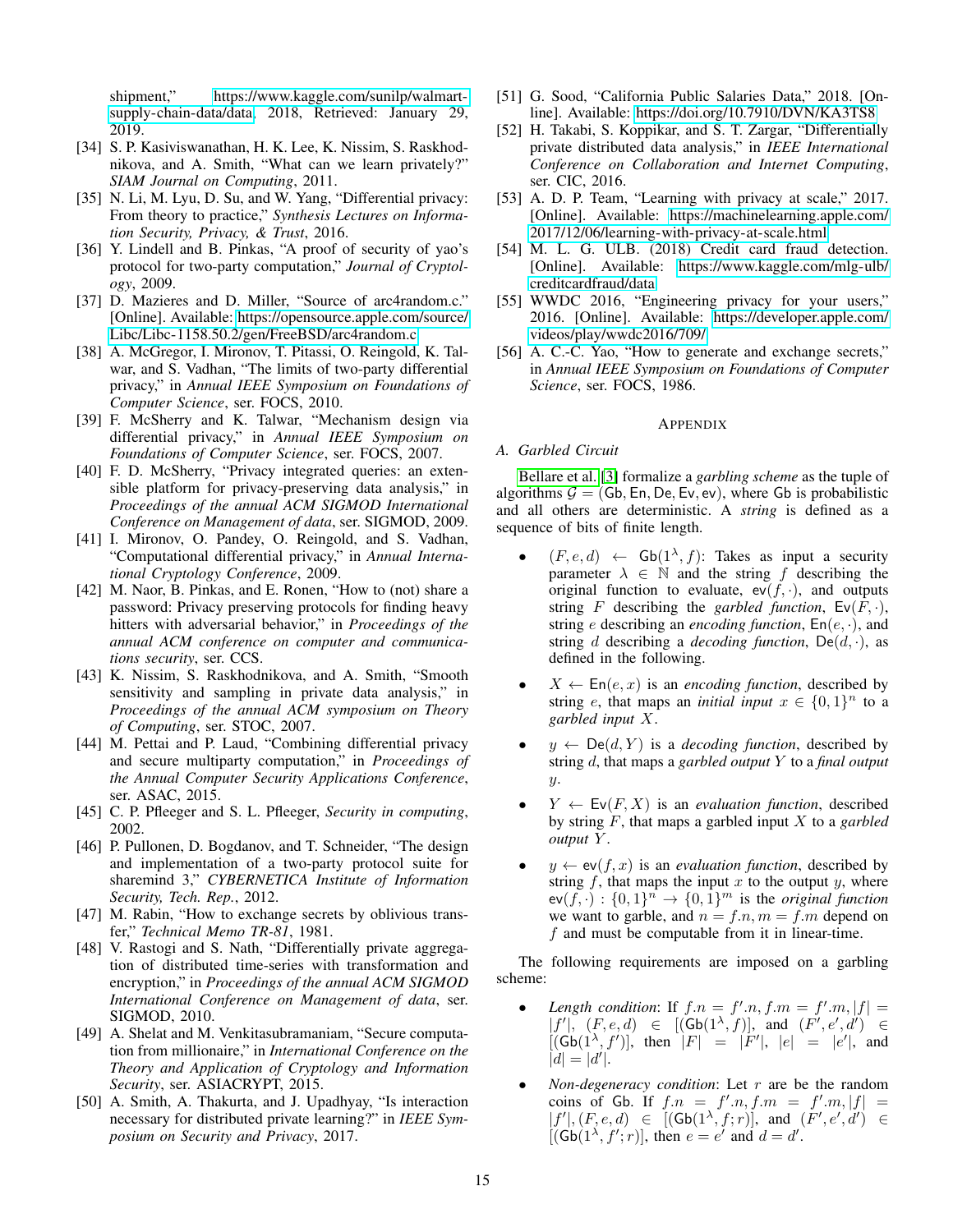

<span id="page-15-5"></span>Fig. 12. *utility* and *gap* computed on sorted  $D$  with static access pattern.

 $Corrections condition: If  $f \in \mathbb{C}$$ ∗ , λ ∈  $\mathbb{N}, x \in \{0,1\}^{f.n}$ , and  $(F, e, d) \in [\mathsf{Gb}(\lambda, f)],$  then  $\mathsf{De}(d, \mathsf{Ev}(F, \mathsf{En}(e, x))) = \mathsf{ev}(f, x).$ 

#### <span id="page-15-0"></span>*B. Static access pattern for* utility *and* gap

Each party can compute *utility* (Definition [6\)](#page-4-3) without any access to  $D$ , and  $qap$  (Definition [7\)](#page-5-3) has a static access pattern, independent of the elements in (sorted) D, which makes the gap function *data-oblivious*, i.e., an attacker who sees the access pattern cannot learn anything about  $D$ . Fig. [12](#page-15-5) visualizes how we compute utility and gap with static access pattern over sorted data D.

#### <span id="page-15-2"></span>*C. Non-decreasing Utility after Pruning*

Theorem 5. *The input pruning from [\[1\]](#page-13-0) does not decrease utility.*

*Proof:* Let  $D_A = \{a_1, \ldots, a_m\}$ ,  $D_B = \{b_1, \ldots, b_m\}$ with  $a_1 < a_2 < \cdots < a_m$  and  $b_1 < b_2 < \cdots < b_m$ (otherwise we use padding and uniqueness encoding from [\[1\]](#page-13-0)). Let  $a_i^s = D_A^s[i]$ , i.e., the element at index i in the data of A after pruning step s. If some indices  $i, j, k$  exist such that  $a_i^{s-1} < b_j^{s-1} \leq b_k^{s-1} < a_{i+1}^{s-1}$  where  $b_j^{s-1}, \ldots, b_k^{s-1}$  are not in  $D_B^s$  but  $a_i^{s-1}$  is in  $D_A^s$  then pruning step s removed  $b_j^{s-1}, \ldots, b_k^{s-1}$  but neither  $a_i^{\dot{s}-1}$  nor  $a_{i+1}^{s-1}$ , one of which is further away from the median than  $b_j^{s-1}, \ldots, b_k^{s-1}$ . However, the utility of such a removed element either remains the same (it is a duplicate of a remaining element), or increases, i.e., they have the utility of their predecessor (resp., successor) in  $D^s$ . Since one of the elements  $a_i^{s-1}, a_{i+1}^{s-1}$  is closer to the median after pruning step  $s$  than before, its utility increases and so does the utility for all elements between  $a_i^{s-1}$  and  $a_{i+1}^{s-1}$ .

If no such indices  $i, j, k$  exist, then we only remove the elements furthest away from the median and the utility for remaining elements is unchanged. The utility for removed element  $x$  either remains the same  $(x$  is equal to a remaining element) or increases. The latter is due to the fact that removed elements have the same rank-based distance to the median, either rank $_{D^s}(x) = 0$  or rank $_{D^s}(x) = |D^s|$ . Since  $|D^s| < |D^{s-1}|$  we have  $u_{\text{med}}(D^s, x) > u_{\text{med}}(D^{s-1}, x)$ .

An example of non-decreasing utility after pruning is shown in Table [III](#page-15-6) for unique elements. For example, element  $a_1$  has utility  $-3$  before pruning, after pruning its utility increases to  $-2$ , whereas the utility for  $b_2$ ,  $a_3$  remain as before.

<span id="page-15-6"></span>TABLE III. UTILITY DOES NOT DECREASE FOR SORTED  $D = D_A \cup D_B$  BEFORE AND AFTER ONE PRUNING STEP WITH  $D_A = \{a_1, \ldots, a_4\}, D_B = \{b_1, \ldots, b_4\}.$ 

| $u_{\text{med}}(D, \cdot) \ \left  \ \begin{array}{c c c c c c} 0 & a_1 & b_1 & a_2 & b_2 & a_3 & b_3 & a_4 & b_4 \\ \hline -3 & -2 & -1 & 0 & 0 & -1 & -2 & -3 \\ \end{array} \right $ |  |  |  |  |
|-----------------------------------------------------------------------------------------------------------------------------------------------------------------------------------------|--|--|--|--|
|                                                                                                                                                                                         |  |  |  |  |

Algorithm 5 Algorithm PAD pads the input of party  $P \in$  $\{A, B\}$  such that the element with rank k is at the median position (part of FIND-RANKED-ELEMENT from [\[1\]](#page-13-0)).

<span id="page-15-7"></span>**Input:** Data  $D_P$ , rank k, padding  $\hat{p}$ 

**Output:** Input padded to place  $k^{\text{th}}$ -ranked element at median position of the union of  $D_A$ ,  $D_B$ 

- 1: Sort  $D_P$  and retain only the  $k$  smallest values
- 2: Pad  $D_P$  with  $+\infty$  until  $|D_P| = k$
- 3: Pad  $D_P$  with  $\hat{p}$  until  $|D_P| = 2^{\lceil \log_2(k) \rceil}$

4: return  $D_P$ 

# <span id="page-15-1"></span>*D. Padding*

In a preprocessing step to the actual pruning the data is padded as described in Algorithm  $5$  where  $A$  calls PAD( $D_A, k, +\infty$ ) and B calls PAD( $D_A, k, -\infty$ ) with  $k =$  $\lfloor (|D_A| + |D_B|)/2 \rfloor$ . Note that the data size of each party, i.e.,  $|D_A|$ ,  $|D_B|$ , can be hidden via additional padding.

#### <span id="page-15-3"></span>*E. Merge Implementation*

For the merging implementation, as seen in Algorithm [6,](#page-16-2) we use the bitonic mergers as described in [\[31,](#page-13-22) Section 5.1] which require a bitonic list as input, i.e., a list that is monotonically increasing then decreasing (or vice versa). Bitonic merging recursively splits the list in halves and compares and swaps elements such that every element of one half is greater than every element of the other half.

#### <span id="page-15-4"></span>*F. Random Draw*

We implemented RANDOMDRAW, see Algorithm [7,](#page-16-3) with rejection sampling using efficient operations, namely XOR, OR, AND, comparison. Rejection sampling is unbiased, however, for a fixed input size of  $k$  nonces it might abort with probability at most  $2^{-k}$ <sup>[11](#page-15-8)</sup>. Rejection sampling (without abort) is used in Apple's macOS [\[37\]](#page-14-23). For our evaluation in Sec-tion [VI](#page-9-0) we used  $k = 20$ .

An alternative to rejection sampling is a slightly biased sampling algorithm without abort requiring only one nonce instead of  $k$  per party: If the masked XOR of nonces  $(r)$  is larger than M one uses  $r - M$  as the sampled output. We compared biased sampling with rejection sampling  $(k = 20)$ using the median of 20 runs for our largest circuit ( $\epsilon$  =  $(0.25, |D| = 2 \cdot 10^6)$  with approximately 100 ms delay and

<span id="page-15-8"></span><sup>&</sup>lt;sup>11</sup>We now consider the worst-case rejection rate, i.e., comparison  $r < M$ in line [11](#page-16-3) of Algorithm [7.](#page-16-3) Recall that  $r$  is the XOR of uniform random values, thus, each bit in  $r$  is uniform random as well. Masking ensures that at most the mask first bits of  $r$  are set, in effect reducing the size of  $r$  to mask. The number of set bits (i.e., bits with value 1) in  $\overline{M}$  influences the rejection probability. The rejection rate is maximized if only one bit in  $M$  is set. Then,  $r$ is rejected with probability  $1/2$  as all r with 0 at position mask are accepted  $(r < M)$ , while the other half is rejected. Increasing the number of set bits in  $M$  decreases the rejection rate (as more  $r$  can be smaller than  $M$ ). Thus, the rejection probability per sample  $r$  is at most  $1/2$ .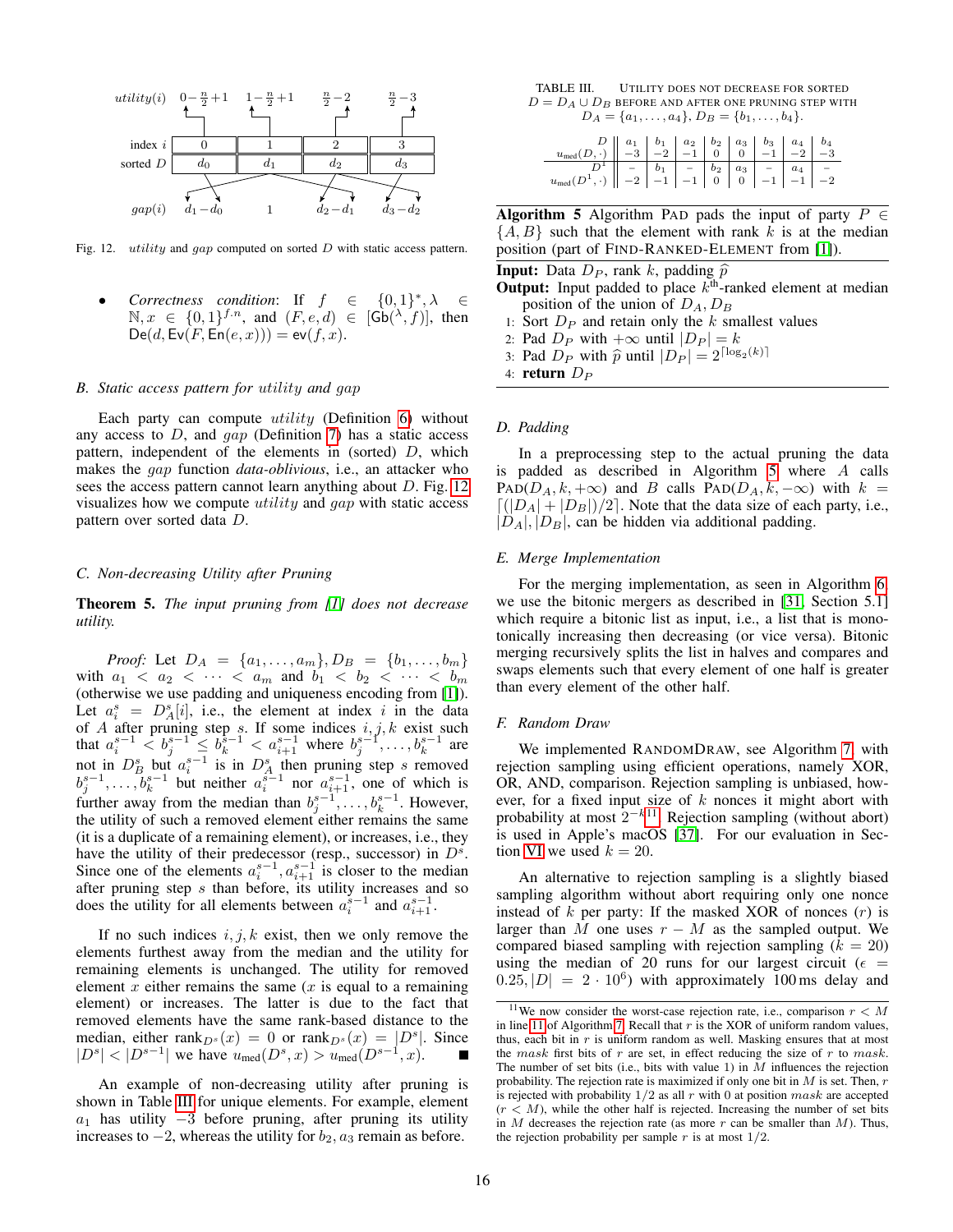# **Algorithm 6** Algorithm MERGE returns sorted  $D^s = D_A^s \cup D_B^s$ .

<span id="page-16-2"></span>Input: Left index  $l$ , right index  $r$ , bitonic list  $D^s$ . Output: Sorted  $D^s$ . 1: **return if**  $r < l$ 2:  $m \leftarrow l + \frac{r-l}{2}$ 3: for  $i \leftarrow l$  to *m* do 4:  $e \leftarrow i + \left\lfloor \frac{r-l}{2} + 1 \right\rfloor$ 5: Swap  $d_i^s$  with  $d_e^s$  if  $d_i^s > d_e^s$ 6: end for 7:  $MERGE(l, m-1, D<sup>s</sup>)$ 8: MERGE $(m + 1, r, D^s)$ 

# Algorithm 7 Algorithm RANDOMDRAW with parties  $A, B$ based on [\[37\]](#page-14-23).

<span id="page-16-3"></span>**Input:** Max. value M, lists of k nonces  $N_A$ ,  $N_B$  from A, B. **Output:** Uniform random integer in  $[0, M)$ 

```
//Find most significant 1-bit in M, set following
    bits to 1 in mask
 1: c \leftarrow 02: mask \leftarrow 03: for i \leftarrow bitlength b to 1 do
 4: c \leftarrow c OR i^{\text{th}} bit of M
 5: i<sup>th</sup> bit of mask \leftarrow c6: end for
 //Rejection sampling with abort
7: s \leftarrow \perp8: for i \leftarrow 1 to k do
9: r \leftarrow N_A[i] \text{ XOR } N_B[i]10: r \leftarrow r AND mask
11: if r < M then
12: s \leftarrow r13: end if
14: end for
15: if s = \perp then
16: abort
17: end if
18: return r
```
100 MBits/s bandwidth. Biased sampling required around 28k fewer gates and sent 400 KB less than rejection sampling with  $k = 20$ , which corresponds to a reduction in circuit size and communication of less than  $1\%$  for GC and around 3–4% for  $GC + SS$ . The runtime with biased sampling decreased by 2.2 seconds for GC (18.5% faster) but only by 0.18 seconds for  $GC + SS$  (2.6%). (For  $k = 30$  an additional 44k gates and 600 KB are required compared to biased sampling, leading to similar runtimes as for  $k = 20$ .) Thus, we use rejection sampling as it is unbiased with only small impact on the runtime of  $GC + SS$ .

# <span id="page-16-0"></span>*G. Simulation Proof for Pruning*

[Aggarwal et al.](#page-13-0) [\[1\]](#page-13-0) prove the security of their exact  $k^{\text{th}}$ ranked element computation in the semi-honest model by showing that  $A$  (similarly  $B$ ) can simulate the secure protocol given its own input  $D_A$ , and the value m of the  $k<sup>th</sup>$ -ranked element. We reproduce their simulation in the following as we use the same argument with small modifications.

The simulation executed by A (similarly  $B$ ) in [\[1\]](#page-13-0) is

Algorithm 8 Algorithm SIMULATEPRUNING simulates the secure  $k<sup>th</sup>$ -ranked element computation from [\[1\]](#page-13-0).

- <span id="page-16-4"></span>**Input:** Parameter element rank  $k$ , real execution result  $m$  and iteration count j. Note that  $D_A$  is known to A and all items in  $D_A \cup D_B$  are distinct.
- Output: Simulation of running the protocol for finding the  $\overline{k}^{\text{th}}$ -ranked element m in  $\overline{D}_A \cup \overline{D}_B$ .
- 1: A initializes  $D_A^1 \leftarrow \text{PAD}(D_A, k, +\infty)$  //Appendix [D](#page-15-1)
- 2: for  $i \leftarrow 0$  to  $j-1$  do
- 3: A computes  $m_A \leftarrow$  median of  $D_A^i$
- 4: Secure comparison result c is set to 1 if  $m_A < m$  (i.e.,  $m_A < m_B$ ) otherwise it is 0
- 5: A sets  $D_A^{i+1} \leftarrow$  upper half of  $D_A^i$  if  $c = 1$  otherwise it is the lower half
- 6: end for
- 7: The final secure comparison result c is set to 1 if  $m_A < m$ and else it is 0

detailed in Algorithm [8.](#page-16-4) If the data  $D_A$  contains duplicates,  $\lceil \log_2 |D_A| \rceil + 1$  bits are added to the binary representation of each element to make it unique as required for the simulation. E.g., A adds for each element the bit 0 followed by the rank of the element in the least significant bit positions. B follows the same procedure using 1 instead of 0. These bits are removed from the final output.

[Aggarwal et al.](#page-13-0) [\[1\]](#page-13-0) execute the simulation as SIMU-LATEPRUNING $(k, m, \lceil \log_2(k) \rceil)$ , i.e., full pruning until only one element remains. Lemma 2 from [\[1\]](#page-13-0) states that the transcript of the real execution and the simulated execution are equivalent. Additionally, the state information, i.e., pruned data  $\hat{D}_A^i$ , that A has at each iteration i is the same as well.

In our protocol we do not perform the full execution, i.e., only s iterations. We do not know the exact value  $m$ , however, A knows its state  $D_A^s$  at the final step and we use median of  $D_A^s$  instead of m. Altogether, we call the simulation with SIMULATEPRUNING(k, median of  $D_A^s$ , s).

We now show by contradiction that our simulation outputs the correct comparison results. Assume  $c = 1$ , i.e.,  $m_A < m_B$ , at iteration  $i$  in our real execution but our simulation outputs 0, i.e.,  $m_A \geq$  median of  $D_A^s$ . Then  $D_A^{i+1}$  is the lower half of  $D_A^i$  and only elements smaller than or equal to  $m_A =$ median of  $D_A^i$  remain in  $D_A^{i+1}$  and thus in  $D_A^s$ . In other words, for  $x \in D_A^{i+1}$  we have  $x \leq m_A$  and due to  $D_A^s \subseteq D_A^{i+1}$ we have median of  $D_A^s < m_A$ . However, this contradicts  $m_A \geq$  median of  $D_A^s$ , i.e., output 0. Analogously, we find a contradiction if  $c = 0$  in our real execution but 1 in the simulation.

# <span id="page-16-1"></span>*H. Further* PRUNE*-neighboring evaluation*

Table [IV](#page-17-0) shows the average number of changes in a data set  $D_B$  to create a neighbor that is not a PRUNE-neighbor w.r.t.  $D_A$ . The number of changes corresponds to the average group privacy we can expect. Each additional pruning step increases the possibility to find a non-PRUNE-neighbor. Thus, we use  $\epsilon = 2$  as it leads to the most number of pruning steps in our evaluation.

Table [V](#page-17-1) shows that lower values of  $\epsilon$  provide higher group privacy. We list the detailed minimum and average number of